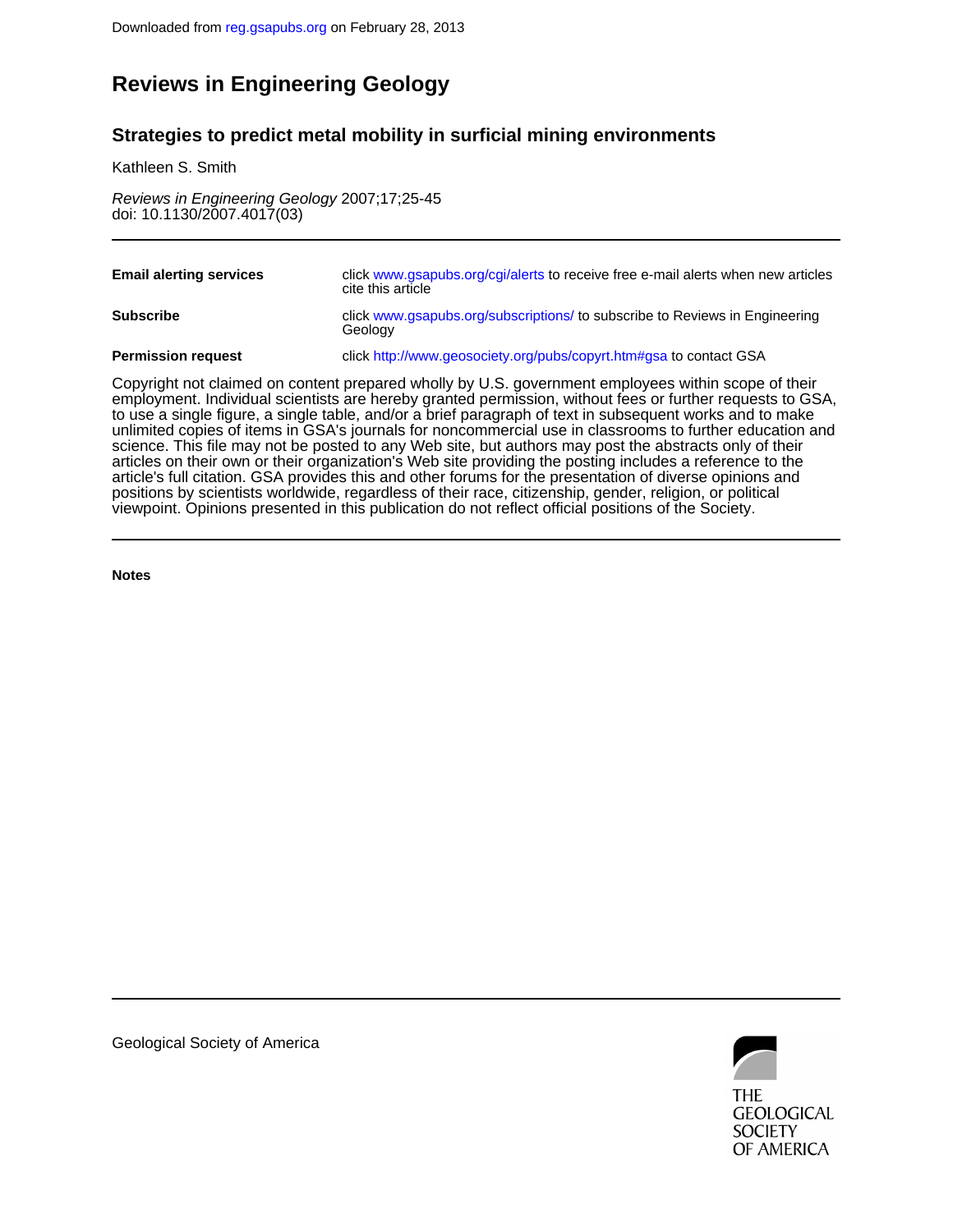# *Strategies to predict metal mobility in surficial mining environments*

**Kathleen S. Smith**

*U.S. Geological Survey, M.S. 964D, Denver Federal Center, Denver, Colorado 80225-0046, USA*

### **ABSTRACT**

**This report presents some strategies to predict metal mobility at mining sites. These strategies are based on chemical, physical, and geochemical information about metals and their interactions with the environment. An overview of conceptual models, metal sources, and relative mobility of metals under different geochemical conditions is presented, followed by a discussion of some important physical and chemical properties of metals that affect their mobility, bioavailability, and toxicity. The physical and chemical properties lead into a discussion of the importance of the chemical speciation of metals. Finally, environmental and geochemical processes and geochemical barriers that affect metal speciation are discussed. Some additional concepts and applications are briefly presented at the end of this report.**

**Keywords:** metals, transport, speciation, prediction, bioavailability

# **INTRODUCTION**

The purpose of this report is to present some strategies to predict metal mobility at mining sites. Some metals found in mininginfluenced waters include Ag, Al, As, Ba, Be, Cd, Co, Cr, Cu, Fe, Hg, Mn, Mo, Ni, Pb, Sb, Se, Sr, Tl, V, and Zn. Metals are different from regulated organic substances because they cannot be destroyed by biological or chemical processes. Instead, metals can only be reduced by physical removal (e.g., leaching, biological uptake). Hence, once released, metals persist in the environment. However, factors such as metal speciation can influence metal distribution and bioavailability within the environment. Consequently, the forms, transformations, and geochemical environment of metals need to be considered when evaluating potential effects of metals on the environment. In addition to the forms and concentrations of metals themselves, many synergisms or antagonisms involve interaction of other chemical elements and environmental factors with the metals. Once these other elements and factors are recognized and addressed, a more accurate assessment of metal mobility can be made. This report discusses some of the chemical and physical factors of metals and the geochemical processes that can influence metal mobility, distribution, and bioavailability in surficial mining environments. Understanding the ways that these factors and processes can influence metals can aid in forecasting the potential ecological effects of metals. Figure 1 illustrates some geochemical processes and conditions that can redistribute dissolved metals in the environment.

#### **Spatial and Temporal Scales**

In this report, chemical and physical properties and processes are discussed for a variety of scales, both spatial and temporal. Success in forecasting metal behavior in surficial environments depends on using an appropriate spatial scale (Fig. 2A), which can range from atomic scale to regional scale or larger. At a regional scale, generalizations often can be used to understand broad trends in metal mobility (e.g., Wanty et al., 2001). As the scale becomes increasingly finer, however, estimating metal behavior at an appropriate scale becomes increasingly difficult (e.g., Smith et al., 2000).

Figure 2B illustrates the rates of several types of reactions. The rates of geochemical and biological reactions can affect

<sup>\*</sup>E-mail: ksmith@usgs.gov

Smith, K.S., 2007, Strategies to predict metal mobility in surficial mining environments, *in* DeGraff, J.V., ed., Understanding and Responding to Hazardous Substances at Mine Sites in the Western United States: Geological Society of America Reviews in Engineering Geology, v. XVII, p. 25–45, doi: 10.1130/2007.4017(03). For permission to copy, contact editing@geosociety.org. All rights reserved.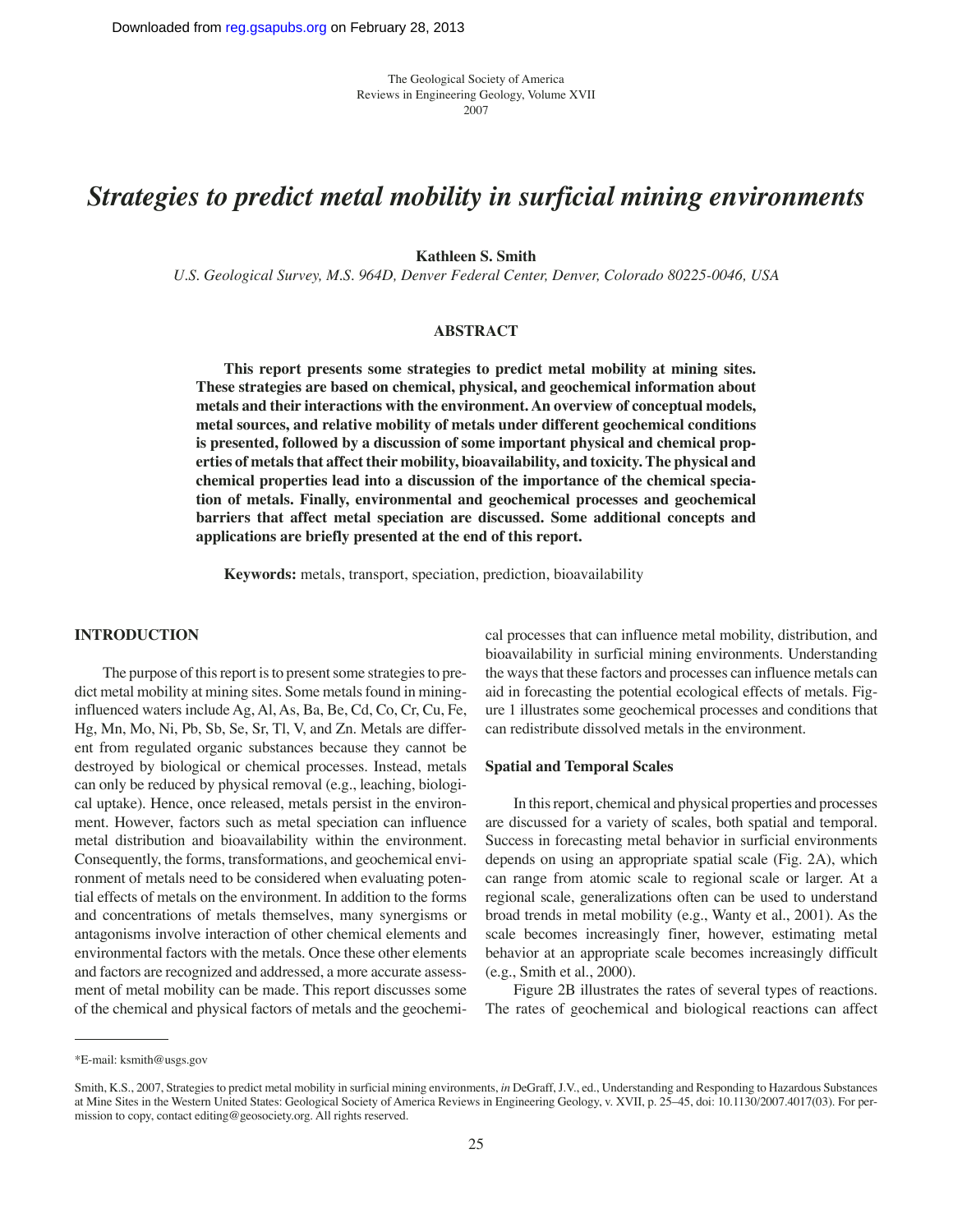

Figure 1. Diagram of some processes and geochemical conditions that can redistribute cationic dissolved metals in oxidizing, circumneutral-pH systems. Metals in each of the reservoirs (boxes) also can be redistributed by geochemical or biological processes or by changing geochemical conditions. NOM refers to natural organic matter (reprinted from Smith and Huyck, 1999, with permission).

metal mobility, and many reactions involving metals are kinetically controlled or biologically mediated. This rate dependence makes reactions extremely difficult to model (e.g., Langmuir and Mahoney, 1984). Some of the chemical reactions take place quickly (e.g., solute-water reactions), and other reactions take place more slowly (e.g., mineral recrystallization). In mininginfluenced waters where many initial precipitates are amorphous or metastable, it is not likely that the residence time of the precipitates is long enough for the system to have reached equilibrium. Therefore, when modeling these systems, it is important to consider the solid phases that are actually present in the system instead of relying upon thermodynamically stable phases (Nordstrom and Alpers, 1999). Ritchie (1994) discusses some of the rates of processes in mine-waste systems.

#### **Terminology and Scope**

The term *mining-influenced waters* (MIW), introduced by Schmiermund and Drozd (1997), will be used in this report. MIW are affected by the weathering of rocks and minerals exposed by mining activities and may exhibit one or more of the characteristics of low pH, high sulfate, high Fe and Al, high noniron metals, and high turbidity (Schmiermund and Drozd, 1997). This report focuses on the behavior of metals, metalloids, and their inorganic compounds in areas that have been subjected to mining activities. The term *metal* is used in a general sense to mean a chemical element that, in aqueous solution, displays cationic behavior or that has an oxide that is soluble in acids (Parish, 1977). By this definition, elements that are nonmetals include H, the rare gases, B, C, Si, N, P, As, O, S, Se, Te, Po, F, Cl, Br, I, and At. A *metalloid* is an element with properties intermediate between those of metals and nonmetals. Metalloids include As, B, Ge, Po, Sb, Si, and Te. A *cation* is a positively charged ion; an *anion* is a negatively charged ion; and an *oxyanion* is an element that combines with oxygen to form an anionic species in aquatic systems (e.g.,  $SO_4^2$ ), MoO4 2–). A *ligand* is an anion or neutral molecule that can combine with a cation to form a complex. Common ligands in aquatic systems include hydroxyl (OH<sup>-</sup>), carbonate  $(CO<sub>3</sub><sup>2</sup>)$ , bicarbonate  $(HCO<sub>3</sub><sup>-</sup>)$ , phosphate  $(PO<sub>4</sub><sup>3-</sup>)$ , sulfate  $(SO<sub>4</sub><sup>2-</sup>)$ , sulfide  $(S<sup>2-</sup>)$ , hydrogen sulfide ion (HS–), carboxyl (COOH), and dissolved organic carbon (DOC).

Many metals can be both essential and toxic, and their effects on organisms depend on concentration, speciation, and bioavailability. Some metals essential to plants or animals include Co, Cr, Cu, Fe, Mn, Mo, Ni, and Zn. Essential metals can exert toxic effects by being either too high in concentration or too low in concentration (deficient). Metals that are nonessential to biological functioning (e.g., Cd, Hg, and Pb) can be toxic at relatively low concentrations.

# **STRATEGIES TO PREDICT METAL MOBILITY AT MINING SITES**

This section presents overall strategies to predict metal mobility at mining sites. The first topic is developing a conceptual model of a mining site, and the second topic is ways to estimate metal mobility. Guidelines to determine generalized relative mobility of metals under different environmental conditions are presented. Detailed information used to develop these guidelines is discussed in later sections of this report.

#### **Conceptual Models**

It is important to have an accurate conceptual model when assessing the potential effects of metals at a mining site. Metal speciation and transformations in the environment can be very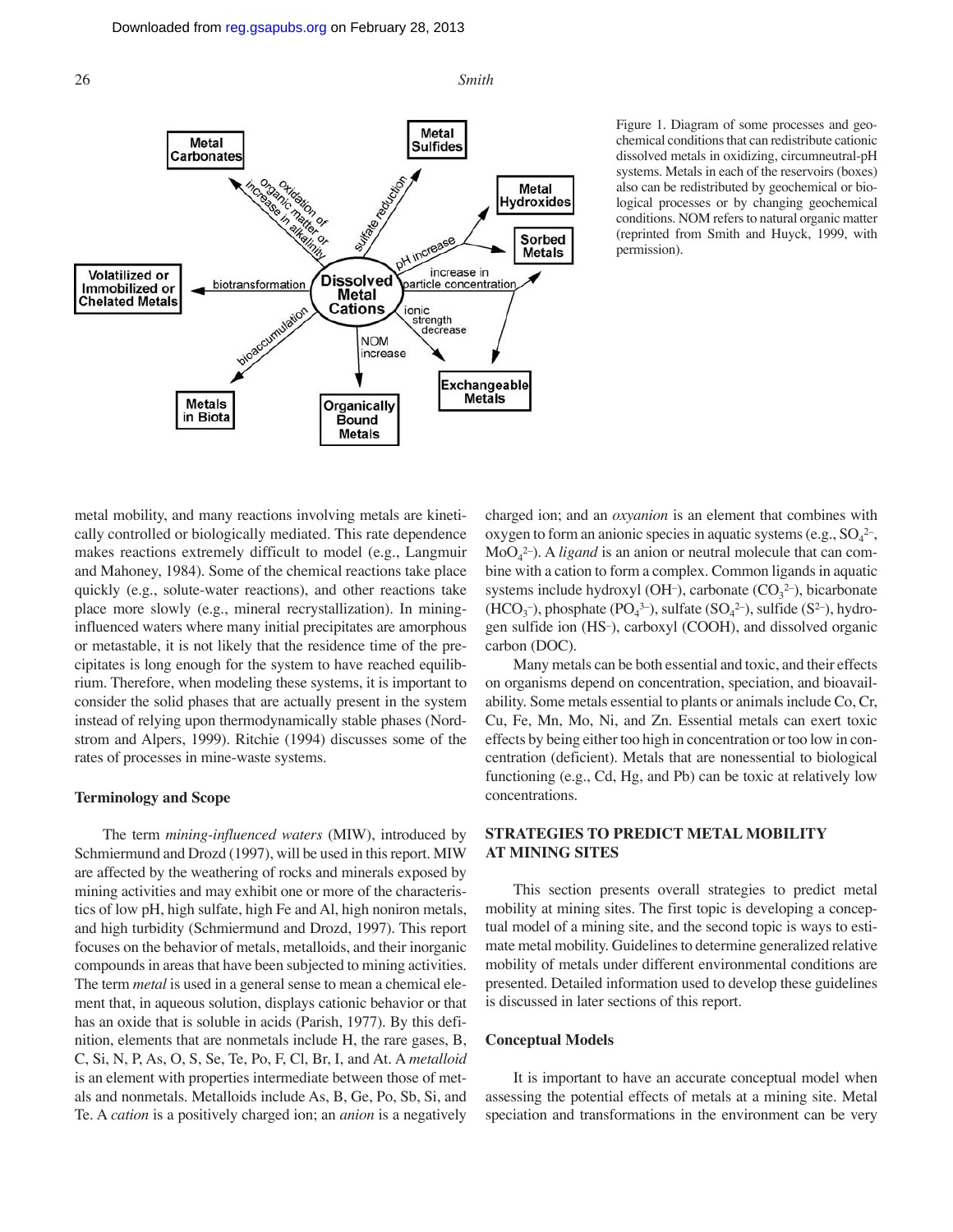



Figure 2. (A) Examples of differences in spatial scales of some factors that are influenced by geochemical processes. Note the wide spatial range of these factors. (B) Examples of differences in rates of some types of reactions that influence environmental geochemical conditions.

complicated, and a conceptual model will help focus on the most important factors to consider. Such a model should include relationships between the source, transport, and fate of the metals and should incorporate the mineralogical, hydrological, geological, and geochemical conditions at the site that might affect these factors. Conditions generally are site specific and are tied to receptor organisms of concern. Lefebvre et al. (2001) present an example of a conceptual model for mine-waste-rock piles. In the subsections that follow, some tools that aid in developing a conceptual model are briefly discussed.

#### *Metal Source Characterization*

When investigating metal mobility and bioavailability at a mining site, it is crucial to first consider and characterize the possible sources of metals in the environment. This is an important first step in developing a conceptual model. Numerous manuals and articles describe how to sample and characterize various potential metal sources (e.g., Al-Abed et al., 2006; Chao, 1984; Church et al., 2007; Cravotta and Kirby, 2004; Crock et al., 1999; Davis et al., 1993; Diehl et al., 2006; Ficklin and Mosier, 1999; Hageman, 2005; Hammarstrom and Smith, 2002; Jambor and Blowes, 1994; Jambor et al., 2003; Jenne and Luoma, 1977; Jordan and D'Alessandro, 2004; Macalady and Ranville, 1998; McLemore et al., 2007; MEND Manual, 2001; Mills and Robertson, 2006; Nimick et al., 2005; Plumlee and Ziegler, 2003; Plumlee et al., 2006; Price, 1997, 2005; Ranville et al., 2006; Sauvé, 2002; Smith et al., 2002, 2003; Tessier et al., 1979; U.S. EPA, 2001, 2004; U.S. Geological Survey; Wildeman et al., 2007). Maest et al. (2005a, b) provide a useful geochemical characterization toolbox that lists methods, references, and advantages and disadvantages of tools applicable to mining sites.

#### *Geoenvironmental Models of Mineral Deposits*

When developing a conceptual model of a mining site, it is important to consider geological aspects that resulted in the mineral deposit. Plumlee (1999), Plumlee et al. (1999), and Seal and Hammarstrom (2003) discuss how mineral deposits are classified according to similarities in their geologic characteristics and geologic setting and how this classification system may be extended to incorporate potential environmental effects of mineral deposits. This extended classification is termed *geoenvironmental models of mineral deposits*(du Bray, 1995). Geoenvironmental models can distinguish characteristics of various mineral deposits that may affect the geochemistry of aquatic systems. Geoenvironmental models provide information about natural geochemical variations associated with a particular type of mineral deposit and geochemical variations associated with its effluents, wastes, and mineral-processing facilities (Seal and Foley, 2002). Based on geoenvironmental models, potential metal sources and their likely concentration ranges can be determined for a given deposit type to provide an estimation of metal sources at a mining site.

#### *Geoavailability*

Once the important metal sources are identified, then considerations need to be turned to factors that will influence the mobility and bioavailability of metals at the site and away from the site. These factors are discussed in detail in later sections of this report.

The release of metals from solid phases is related to *geoavailability.* Geoavailability is that portion of a chemical element's or a compound's total content in an earth material that can be liberated to the surficial or near-surface environment (or biosphere) through mechanical, chemical, or biological processes. The geoavailability of a chemical element or a compound is related to the susceptibility and availability of its resident mineral phase(s) to these mechanical, chemical, or biological processes (Smith and Huyck, 1999; Smith, 1999a).

Figure 3 illustrates pathways and relationships between total metal content in an earth material and potential toxicity to an organism. Total metal is the abundance of a given metal in an earth material, and geoavailability is a function of the total metal content, access to weathering, and susceptibility to weathering. The definition for *bioavailability,* which is based upon Newman and Jagoe (1994), is the degree to which a contaminant in a potential source is free for uptake (movement into or onto an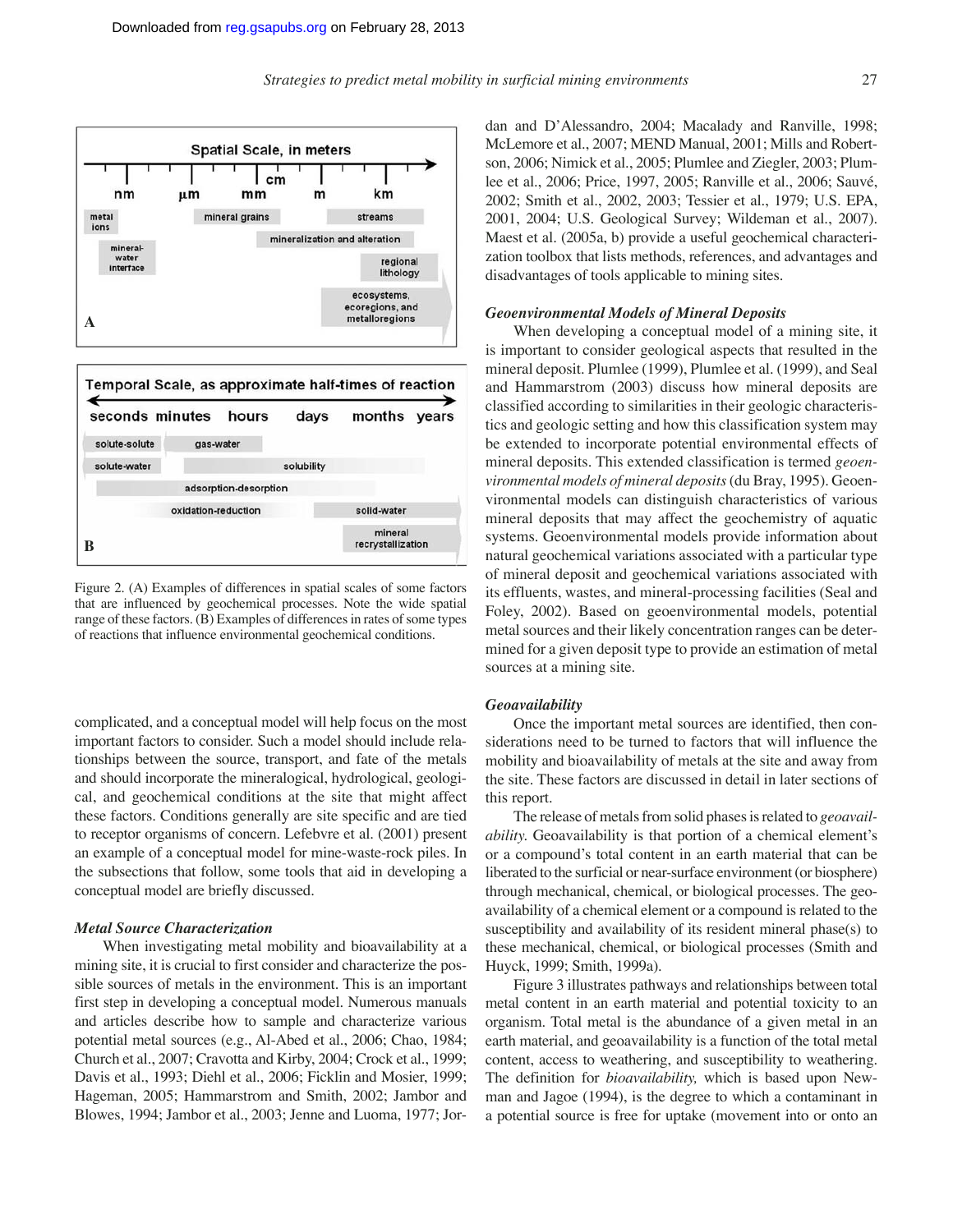

Figure 3. Diagram showing pathways and relationships between total metal in an earth material and toxicity. Geoavailability is that portion of a chemical element's or a compound's total content in an earth material that can be liberated to the surficial or near-surface environment (or biosphere) through mechanical, chemical, or biological processes. The gray scale on the left depicts that as a metal moves from one stage to another, generally less than 100% is transferred (modified from Smith and Huyck, 1999).

organism). In Figure 3, a distinction is made between plants and animals because bioavailability is generally a prerequisite for uptake in plants, whereas animals may intake (ingest, inhale, etc.) toxicants that subsequently pass through their bodies without any systemic uptake.

Each stage from total metal content in an earth material through toxicity in the surficial environment in Figure 3 is a reservoir with a distinct half-life. As a metal moves from one stage to another, generally less than 100% is transferred. Therefore, not all of the total metal content in an earth material is usually geoavailable, bioavailable, or toxic, and the gray scale in Figure 3 portrays this concept. Total metal content and geoavailability constitute the source factors; dispersivity and mobility comprise the transport factors; and uptake/intake, bioavailability, and toxicity represent the fate factors. Bioaccumulation links the fate and transport segments of the diagram.

#### *Box Models*

Box models can be a useful way to present a conceptual model of a mining site. Figure 4 shows an example of a simple box model developed to describe dissolved zinc concentrations in Lake Coeur d'Alene, Idaho (Balistrieri et al., 2002). Box models consist of reservoirs with inputs and outputs. Mass transfer between boxes is a function of residence time in the reservoir within each box. Box models use a mass-balance approach to represent processes that influence the element of interest. It is likely that not all of the processes considered in a box model are significant, but the action of creating and testing a box model helps develop an understanding of the important processes at the site.

#### **Estimating Metal Mobility**

Mobility refers to the capacity of an element to move within fluids after dissolution. It is difficult to predict element mobility quantitatively in surficial environments. Rather, mobility should be considered in a relative sense by empirically comparing the behavior of elements under changing environmental conditions, such as at geochemical barriers (which are discussed in a later section of this report). Table 1 lists the generalized relative mobility of elements expected under a variety of geochemical conditions. Factors controlling mobility include pH, solubility reactions, sorption reactions, and redox conditions (these factors are discussed in more detail in later sections of this report). Table 1 takes into account the tendency of the elements to sorb onto hydrous oxides or to precipitate (these processes are discussed in more detail in later sections of this report). Criteria for mobility distinctions are scaled by element abundance rather than being based on absolute solubility; no quantitative information can be inferred from Table 1. By comparing the different rows of Table 1, it is possible to make qualitative statements about the behavior of a given element under changing geochemical conditions. Data for Table 1 are derived from the author's personal experience with mine-drainage systems as well as from Vlasov (1966), Fuller (1977), Parish (1977), Perel'man (1977, 1986), Callahan et al. (1979), Lindsay (1979), Rose et al. (1979), Levinson (1980), Greenwood and Earnshaw (1984), Luka-



Figure 4. Simple box model to describe dissolved Zn concentrations in Lake Coeur d'Alene, Idaho. The lake is treated as a completely mixed system;  $dC_{7n}/dt$  represents changes in dissolved Zn concentrations in the lake as a function of time;  $I_{Z_n}$  represents the external inputs of dissolved Zn to the lake;  $P_{Zn}$  represents the internal sources of dissolved Zn to the lake water;  $O_{Z_n}$  represents fluxes of dissolved Zn out of the lake; and  $R_{Z_n}$ represents internal removal of dissolved Zn from the lake water (all as mg/L per day; modified from Balistrieri et al., 2002).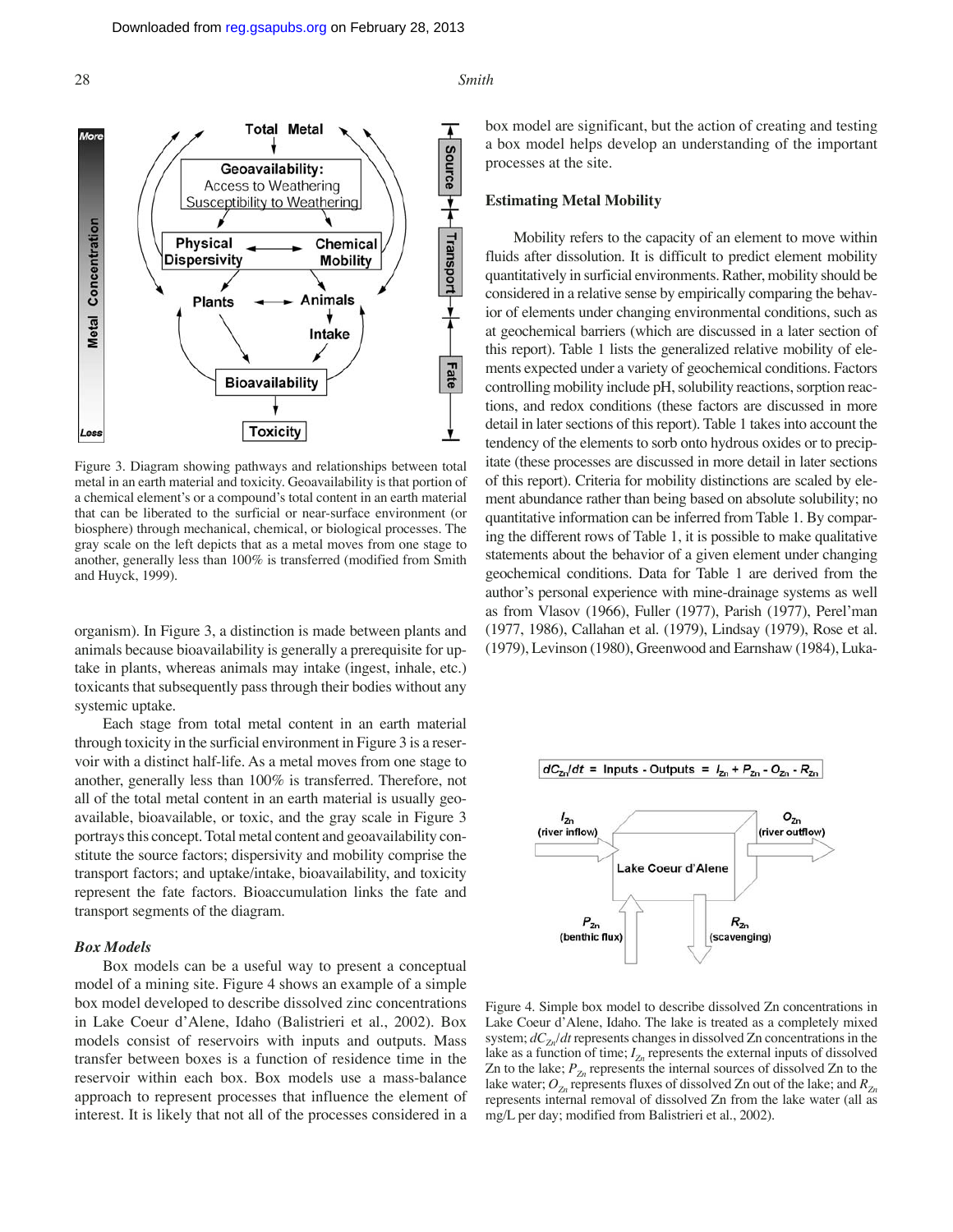# *Strategies to predict metal mobility in surficial mining environments* 29

| <b>Environmental Conditions</b>                                               | Very Mobile                                | <b>Mobile</b>                                                         | Somewhat Mobile                                                                        | Scarcely Mobile to Immobile                                                                                                    |
|-------------------------------------------------------------------------------|--------------------------------------------|-----------------------------------------------------------------------|----------------------------------------------------------------------------------------|--------------------------------------------------------------------------------------------------------------------------------|
| Oxidizing with $pH < 3$                                                       | Br, Cd, Cl, Co, Cu, F, I,<br>Ni, Rn, S, Zn | Al, As, Ca, Fe, Hg, K,<br>Mg, Mn, Na, P, Ra,<br>REE, Se, Si, Sr, U, V | Ag, Ba, Be, Bi, Cr, Cs,<br>Ga, Ge, Li, Mo, Pb, Rb,<br>Sb, Th, Ti, Tl, W                | Sc. Sn. Y. Zr                                                                                                                  |
| Oxidizing with $pH > 5$ to<br>circumneutral, no iron<br>substrates            | Br, Cd, Cl, F, I, Rn, S, Zn                | Ca, Mg, Mo, Na, Se, Sr,<br>U, V                                       | As, Ba, Bi, Co, Cr, Cs,<br>Cu, Ge, Hg, K, Li, Mn,<br>Ni, P, Ra, Rb, REE, Sb,<br>Si, Tl | Ag, Al, Be, Fe, Ga, Sc, Sn,<br>Th, Ti, W, Y, Zr                                                                                |
| Oxidizing with $pH > 5$ to<br>circumneutral, with<br>abundant iron substrates | Br, Cl, F, I, Rn, S                        | Ca, Cd, Mg, Na, Sr, Zn                                                | Ba, Bi, Co, Cs, Ge, Hg,<br>K, Li, Mn, Ni, Rb, Sb,<br>Se, Si, Tl                        | Ag, Al, As, Be, Cr, Cu, Fe,<br>Ga, Mo, P, Pb, Ra, REE,<br>Sc, Sn, Th, Ti, U, V, W, Y, Zr                                       |
| Reducing with $pH > 5$ to<br>circumneutral, no<br>hydrogen sulfide            | Br, Cl, F, I, Rn                           | Ca, Cd, Cu, Fe, Mg, Mn,<br>Na, Ni, Pb, S, Sr, Zn                      | As, Ba, Co, Cr, Cs, Hg,<br>K, Li, P, Ra, Rb, Si, Tl                                    | Ag, Al, Be, Bi, Ga, Ge, Mo,<br>REE, Sb, Sc, Se, Sn, Th,<br>Ti, U, V, W, Y, Zr                                                  |
| Reducing with $pH > 5$ to<br>circumneutral, with<br>hydrogen sulfide          | Br, Cl, F, I, Rn                           | Ca, Mg, Mn, Na, Sr                                                    | Ba, Cs, K, Li, P, Ra, Rb,<br>Si, Tl                                                    | Ag, Al, As, Be, Bi, Cd, Co,<br>Cr. Cu. Fe. Ga. Ge. Hg.<br>Mo, Ni, Pb, REE, S, Sb,<br>Sc. Se. Sn. Th. Ti. U. V. W.<br>Y. Zn. Zr |

TABLE 1. GENERALIZED RELATIVE MOBILITY OF CHEMICAL ELEMENTS UNDER DIFFERENT ENVIRONMENTAL CONDITIONS

Note: See text for details; information from Smith and Hyuck, 1999. REE = Rare-Earth Elements (which are treated here as a group, but individually can have somewhat different mobility behaviors).

shev (1984, 1986), Adriano (1986), Cotton and Wilkinson (1988), Hem (1989), and Kabata-Pendias and Pendias (1992).

Table 1 provides a general guide to predict metal behavior in surficial environments. This approach does not substitute for in-depth field studies and topical research; there is no reliable "cookbook" approach. The information in Table 1 may help to determine which elements could be mobile in a given environment and to anticipate the effects of various geochemical barriers. To use this approach in a natural setting, it is necessary to know something about the geochemical conditions. It is also necessary to have a good grasp of underlying chemical and geochemical principles (e.g., Garrels and Christ, 1965; Nordstrom and Munoz, 1994; Stumm and Morgan, 1996). Table 1 should be used only in a relative sense and does not provide any information about absolute concentrations or quantitative data.

# **CHEMICAL AND PHYSICAL PROPERTIES OF ELEMENTS**

In order to understand the reasoning behind Table 1, it is necessary to drill down to the atomic scale to discuss some chemical and physical properties of chemical elements. This is because the behavior of a metal is determined largely by the chemical and physical characteristics of the metal. In order to generalize about the behavior of metals in the environment, it is important to understand the properties of a particular metal in addition to its geochemical environment.

### **Oxidation State**

The oxidation state (also referred to as oxidation number or valence) of an element is important because it can have a significant effect on the mobility and interactions of the element. The oxidation state represents the charge that an atom appears to have when electrons are counted and may be either positive or negative. Oxidation states are used to track electrons in oxidationreduction (redox) reactions. Table 2 lists the oxidation states of some chemical elements in aquatic systems.

Many elements can occur in more than one oxidation state in natural environments. Redox-sensitive elements include C, S, N, Fe, Mn, As, Cu, Cr, Hg, Mo, Sb, Se, U, V, and W.

#### **Size**

The size of an ion primarily depends on its oxidation state. Table 2 lists the oxidation states and effective ionic radii of some elements in aquatic systems. Note that an increase in the oxidation state results in a shrinkage in size. The ionic radius of an element is important in determining if it can take part in particular chemical and biochemical reactions. Also, elements with similar ionic radii and oxidation states can sometimes substitute for one another. For example,  $Cd^{2+}$  can substitute for  $Ca^{2+}$  in many geochemical and biological systems.

#### **Electronegativity and Bonding**

Electronegativity (EN) is the power of an atom in a molecule to attract electrons to itself (Pauling, 1960). Hence, EN is indicative of the types of compounds and the types of chemical bonds that a given element will form. In the periodic table of the elements, EN values increase in the direction of fluorine, which is the most electronegative element and is located in the upper right-hand corner. The Pauling scale is commonly used to quantify EN. In this scale fluorine is assigned a value of 4, and other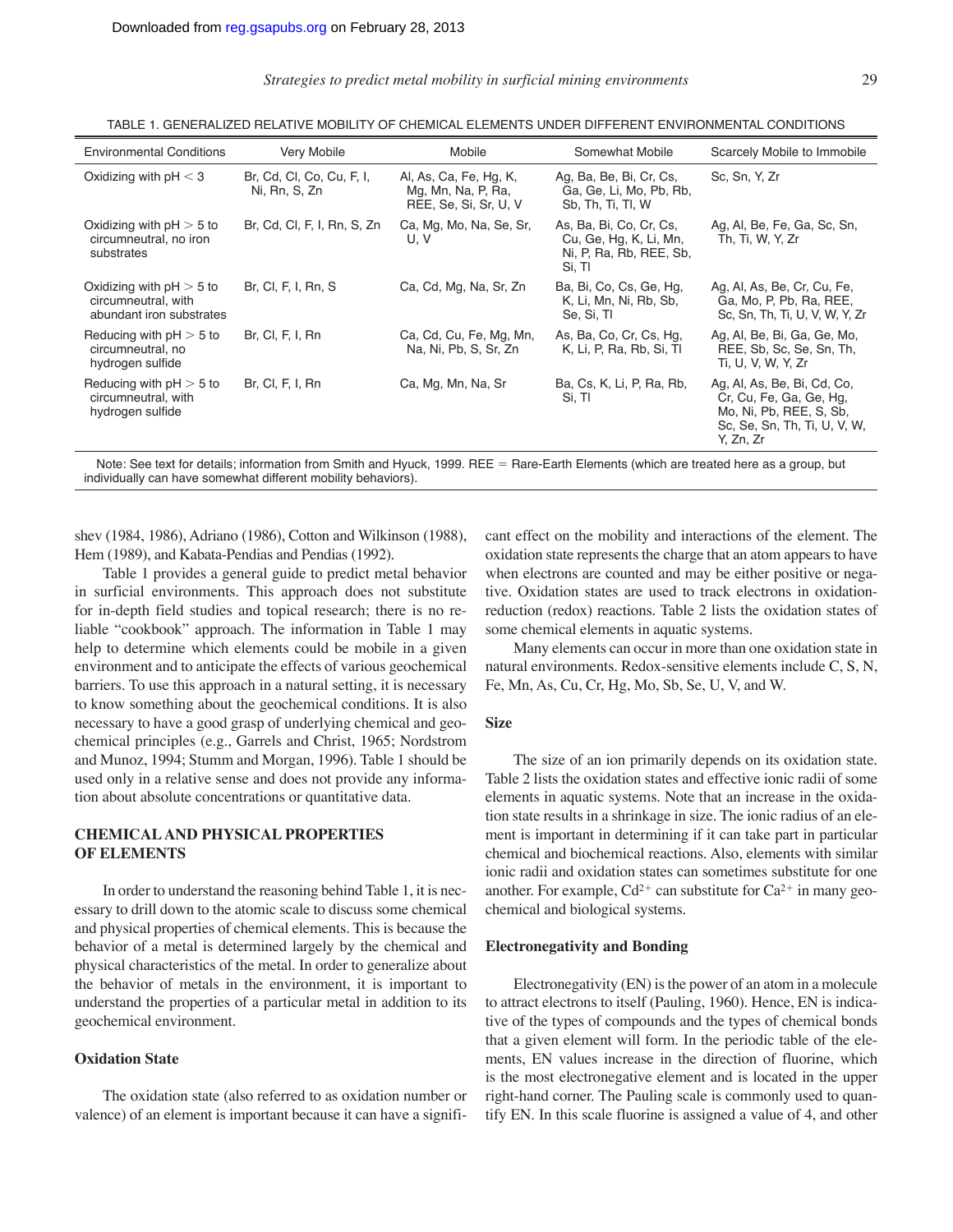elements have values ranging down to 0.7, which is the value for cesium, the least electronegative element. EN values for a variety of elements and complex ligands are listed in Table 3. Elements with high EN values ( $\sim$ 2 or greater) are mainly nonmetals or potential ligands, whereas elements with low EN values (less than  $\sim$ 2) generally are metal cations.

EN relates to the type and strength of bonding between a metal and a ligand. A *covalent bond* is a type of chemical bond formed when an electron pair is shared between a metal and a ligand. Covalent bonds are relatively strong and tend to occur between elements with similar EN values. An *ionic bond* is a type of chemical bond based on electrostatic forces between two oppositely charged ions. Ionic bonds are commonly formed between metals and nonmetals, because metals tend to have low EN values and nonmetals tend to have high EN values. In reality, most metal-ligand bonds exhibit properties of both covalent and ionic bonding. However, two generalizations can be made:

- 1. A small difference in metal and ligand EN values leads to a predominantly covalent bond.
- 2. A large difference in metal and ligand EN values leads to a predominantly ionic bond.

# **Ionic Potential**

Ionic potential (the ratio of oxidation number to ionic radius) of elements has been related to their mobility (Rose et al., 1979). As illustrated in Figure 5, elements with low ionic potential are generally mobile in the aquatic environment as simple cations  $(e.g., Na<sup>+</sup>, Ca<sup>2+</sup>)$ , and elements with high ionic potential are generally mobile as oxyanions (e.g., sulfur in  $SO_4^2$ -, molybdenum in  $MoO<sub>4</sub><sup>2</sup>$ . Elements with high ionic potential tend to form covalent bonds rather than ionic bonds. Elements with intermediate ionic potential have a tendency to strongly sorb or hydrolyze and exhibit low solubility (see discussion in later sections); therefore, these elements are fairly immobile (Rose et al., 1979). The concept of ionic potential is useful in explaining how elements with apparently different chemical properties behave similarly during migration in the environment.

### **Classification of Chemical Elements**

Inorganic-chemistry fundamentals can be useful in understanding metal behavior in the environment. Metals can be classified into groups based on their capacity for binding to different ligands. Several classification systems have developed through the years (e.g., Whitfield and Turner, 1983). One of the most useful classification systems was developed by Pearson (1963, 1968a, 1968b), who introduced hard and soft acid and base (HSAB) concepts to describe metals and ligands. Table 4 lists hard and soft acids and bases and their characteristics. Complexes are formed between metals (acids) and ligands (bases) in aqueous solutions and at interfaces (such as mineral or biological sur-

| TABLE 2. OXIDATION STATES, EFFECTIVE IONIC RADII, AND |
|-------------------------------------------------------|
| THERMOCHEMICAL RADII OF SOME IONS IN AQUATIC SYSTEMS. |

| Element                                                                                                                                                                          | Chemical<br>Symbol                                                                      | Oxidation<br>State                                                                                                                                   | Radius<br>$(pm)^{(1)(2)}$                                                                                                                 |
|----------------------------------------------------------------------------------------------------------------------------------------------------------------------------------|-----------------------------------------------------------------------------------------|------------------------------------------------------------------------------------------------------------------------------------------------------|-------------------------------------------------------------------------------------------------------------------------------------------|
| Aluminum<br>Antimony                                                                                                                                                             | Al<br>Sb                                                                                | $+3$<br>$+3$                                                                                                                                         | 67.5<br>90                                                                                                                                |
| Arsenic                                                                                                                                                                          | As                                                                                      | $+5$<br>$+3$<br>$+5$                                                                                                                                 | 74<br>72<br>60                                                                                                                            |
| Barium<br>Beryllium<br><b>Bismuth</b><br>Cadmium<br>Calcium<br>Cerium<br>Cesium<br>Chromium                                                                                      | Ba<br>Be<br>Bi<br>Cd<br>Сa<br>Ce<br>Cs<br>Cr                                            | $+2$<br>$+2$<br>$+3$<br>$+2$<br>$+2$<br>$+3$<br>$+1$<br>$+3$<br>$+6$                                                                                 | 149<br>59<br>117<br>109<br>114<br>115<br>181<br>75.5<br>58                                                                                |
| Cobalt<br>Copper                                                                                                                                                                 | Co<br>Cu                                                                                | $+2$<br>$+1$                                                                                                                                         | 79<br>91                                                                                                                                  |
| Iron                                                                                                                                                                             | Fe                                                                                      | $+2$<br>$+2$<br>$+3$                                                                                                                                 | 87<br>92<br>78.5                                                                                                                          |
| Lanthanum<br>Lead<br>Lithium<br>Lutetium<br>Magnesium<br>Manganese<br>Mercury                                                                                                    | La<br>Pb<br>Li<br>Lu<br>Mg<br>Mn<br>Hg                                                  | $+3$<br>$+2$<br>$+1$<br>$+3$<br>$+2$<br>$+2$<br>$+1$                                                                                                 | 117.2<br>133<br>90<br>100.1<br>86<br>97<br>133                                                                                            |
| Molybdenum                                                                                                                                                                       | Mo                                                                                      | $+2$<br>$+4$<br>$+6$                                                                                                                                 | 116<br>79<br>73                                                                                                                           |
| Nickel<br>Phosphorus<br>Potassium<br>Radium<br>Selenium<br>Silicon<br>Silver<br>Sodium<br>Strontium<br>Thallium<br>Thorium<br>Tin<br>Titanium<br>Tungsten<br>Uranium<br>Vanadium | Ni<br>P<br>Κ<br>Ra<br>Se<br>Si<br>Ag<br>Na<br>Sr<br>TI<br>Th<br>Sn<br>Ti<br>W<br>U<br>V | $+2$<br>$+5$<br>$+1$<br>$+2$<br>$+4$<br>$+6$<br>$+4$<br>$+1$<br>$+1$<br>$+2$<br>$+1$<br>$+3$<br>$+4$<br>$+4$<br>$+4$<br>$+6$<br>$+4$<br>$+6$<br>$+3$ | 83<br>52<br>152<br>$162^{(3)}$<br>64<br>56<br>54<br>129<br>116<br>132<br>164<br>102.5<br>108<br>83<br>74.5<br>74<br>103<br>87<br>78<br>72 |
| Zinc                                                                                                                                                                             | Zn                                                                                      | $+4$<br>$+5$<br>$+2$                                                                                                                                 | 68<br>88                                                                                                                                  |
| Polyatomic Ion                                                                                                                                                                   |                                                                                         |                                                                                                                                                      | Radius<br>$(pm)^{(4)(2)}$                                                                                                                 |
| $OH-$<br>NO <sub>3</sub><br>$CO_3^{-2-}$<br>HCO <sub>3</sub><br>$HS^-$<br>$SO_4^{2-}$<br>$NH4$ <sup>+</sup>                                                                      |                                                                                         |                                                                                                                                                      | 119<br>165<br>164<br>142<br>193<br>244<br>151                                                                                             |

Note: Data from Huheey et al. (1993); pm = picometer (1  $\times$  10<sup>-12</sup> m). (1) Effective ionic radius for six-fold coordination

 $(2)$  100 pm = 1 angstrom  $(\AA) = 0.1$  nm

(3) For eight-fold coordination

(4) Thermochemical radius of polyatomic ions.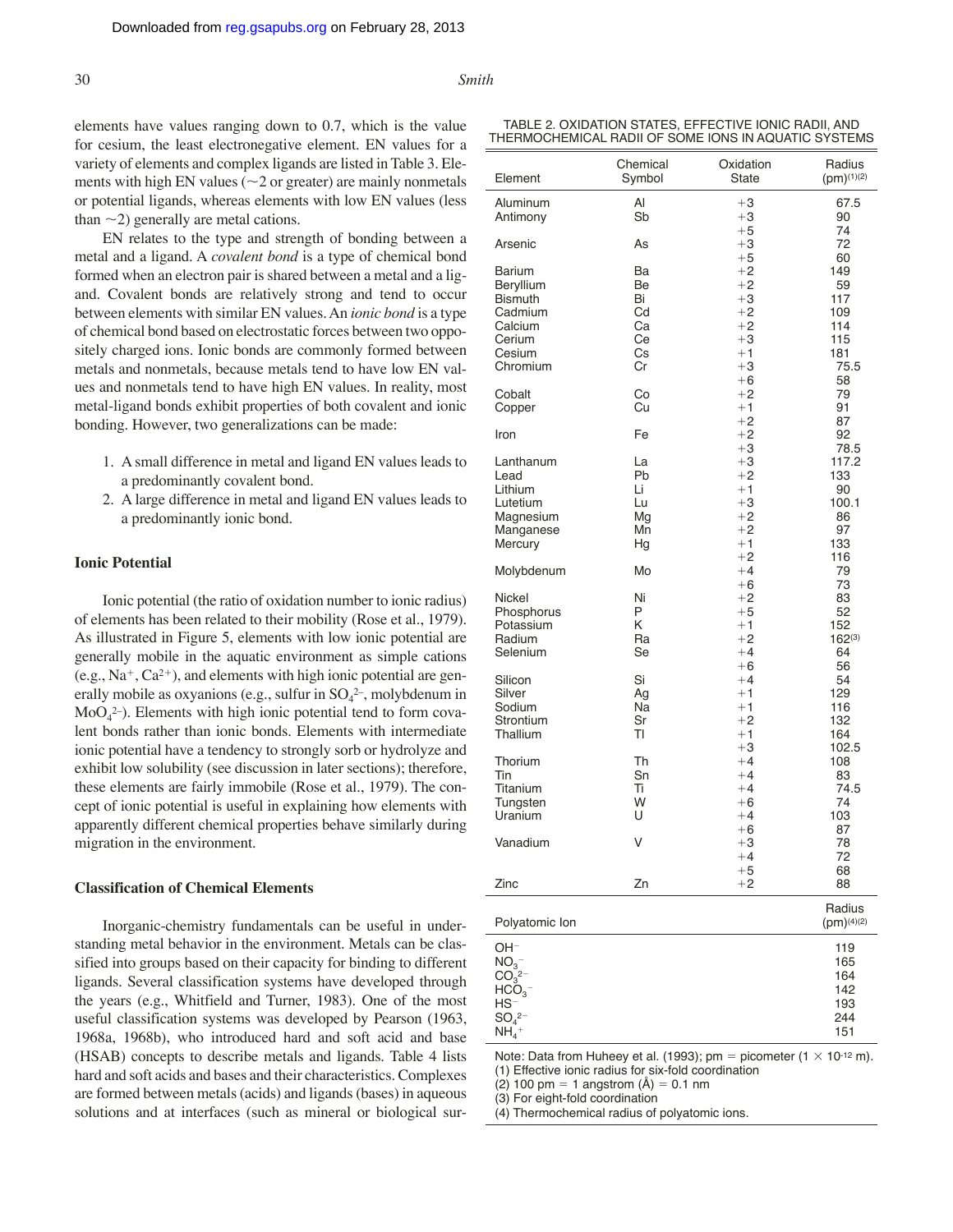*Strategies to predict metal mobility in surficial mining environments* 31

TABLE 3. PAULING ELECTRONEGATIVITY (EN) VALUES FOR A VARIETY OF CHEMICAL SPECIES IN AQUATIC SYSTEMS

| Element                                    | Species            | EN     |
|--------------------------------------------|--------------------|--------|
| Aluminum                                   | $Al^{3+}$          | 1.61   |
| Antimony                                   | $Sb^{3+}$          | 2.05   |
| Arsenic                                    | $\mathsf{As}^{3+}$ | 2.0    |
|                                            | $As5+$             | 2.2    |
| Barium                                     | $Ba2+$             | 0.89   |
| Beryllium                                  | $Be2+$             | 1.57   |
| Bismuth                                    | $Bi^{3+}$          | 2.02   |
|                                            |                    |        |
| <b>Bromine</b>                             | Br-                | 2.96   |
| Cadmium                                    | $Cd2+$             | 1.69   |
| Calcium                                    | $Ca2+$             | 1.00   |
| Carbon                                     | $C^{4+}$           | 2.55   |
| Cerium                                     | $Ce^{3+}$          | 1.12   |
| Cesium                                     | $Cs+$              | 0.79   |
| Chlorine                                   | $Cl^-$             | 3.16   |
| Chromium                                   | $Cr^{3+}$          | 1.6    |
|                                            | $Cr6+$             | 2.1    |
| Cobalt                                     | $Co2+$             | 1.88   |
| Copper                                     | Cu+                | 1.8    |
|                                            | $Cu2+$             | 2.0    |
| Fluorine                                   | $F^-$              | 3.98   |
| Gold                                       | Au+                | 2.54   |
|                                            | $Au^{3+}$          | 2.9    |
| Hydrogen                                   | H+                 | 2.20   |
| Iron                                       | $Fe2+$             | 1.7    |
|                                            | $Fe3+$             | 1.8    |
|                                            |                    |        |
| Lanthanum                                  | $La^{3+}$          | 1.10   |
| Lead                                       | $Pb^{2+}$          | 1.6    |
| Lithium                                    | Li+                | 0.98   |
| Lutetium                                   | $Lu^{3+}$          | 1.27   |
| Magnesium                                  | $Mg^{2+}$          | 1.31   |
| Manganese                                  | $Mn^{2+}$          | 1.4    |
| Mercury                                    | $Hg^+$             | 1.8    |
|                                            | $Hg^{2+}$          | 2.00   |
| Molybdenum                                 | $Mo^{4+}$          | 1.6    |
|                                            | $Mo6+$             | 2.1    |
| Nickel                                     | $Ni2+$             | 1.91   |
| Oxygen                                     | O <sup>2</sup>     | 3.44   |
| Potassium                                  | K+                 | 0.82   |
| Radium                                     | $Ra^{2+}$          | (0.83) |
| Selenium                                   |                    | 2.55   |
| Silicon                                    | $Si4+$             | 1.90   |
|                                            |                    |        |
| Silver                                     | $Ag+$              | 1.93   |
| Sodium                                     | Na+                | 0.93   |
| Strontium                                  | $Sr2+$             | 0.95   |
| Thallium                                   | TI+                | 1.5    |
|                                            | $T 3+$             | 2.04   |
| Thorium                                    | $Th^{4+}$          | 1.1    |
| Tin                                        | $Sn^{4+}$          | 1.96   |
| Titanium                                   | $Ti4+$             | 1.54   |
| Tungsten                                   | W(II)              | 2.36   |
| Uranium                                    | $U^{4+}$           | 1.3    |
|                                            | $U^{6+}$           | 1.9    |
| Vanadium                                   | $V^{3+}$           | 1.35   |
|                                            | $V^{4+}$           | 1.6    |
|                                            | $V^{5+}$           | 1.8    |
| Zinc                                       | $Zn^{2+}$          | 1.65   |
|                                            |                    |        |
| Complex Ligand                             | Coord. Number      | EN     |
|                                            |                    | 3.1    |
| OH-                                        | 1<br>2             |        |
|                                            |                    | 2.75   |
|                                            | 3 and 4            | 2.15   |
| NO <sub>3</sub>                            |                    | 3.5    |
| $H_2$ PO <sub>4</sub>                      |                    | 3.15   |
| $H\text{\rm \small\hat{PO}_{4}}^{\dot{2}}$ |                    | 2.8    |
| CO <sub>3</sub> <sup>2</sup>               |                    | (2.5)  |
| HCO <sub>3</sub>                           |                    | $(-4)$ |
| HS-                                        |                    | (2.33) |
| $SO_4^{2-}$                                |                    | 3.7    |

Note: Data from Huheey et al. (1993); Langmuir (1997); EN = electronegativity (in Pauling Scale units); values in parentheses are estimates; bold values are  $\geq$  (see text for details).



Figure 5. Mobility of elements in the surficial environment as a function of ionic potential (reprinted from Rose et al., 1979, with permission of the author).

faces). Hard-metal cations preferentially form complexes with F (the most electronegative element) and with ligands having O as the electron donor (e.g., COOH and  $PO<sub>4</sub><sup>3-</sup>$ ). Water is strongly attracted to these metals, and they do not form sulfides (complexes or precipitates). Hard-metal cations tend to form relatively insoluble precipitates with OH<sup>-</sup>,  $CO_3^2$ <sup>-</sup>, and  $PO_4^3$ <sup>-</sup> (Stumm and Morgan, 1996). Soft-metal cations preferentially form complexes with ligands containing I, S, or N. Soft-metal cations form insoluble sulfides and soluble complexes with  $S<sup>2</sup>$  and  $HS$  (Stumm and Morgan, 1996).

The HSAB classification is a useful concept to help explain the strength of metal complexing and metal toxicity. According to this concept, cations are Lewis acids and act as an electron acceptor, and anions are Lewis bases and act as an electron donor. The term *soft* refers to an electron cloud that is readily deformable so that the electrons are relatively mobile (i.e., polarizable). The term *hard* refers to an electron cloud that is relatively rigid so that the electrons are relatively immobile (i.e., nonpolarizable). Soft species prefer to participate in covalent bonds, and hard species prefer to participate in ionic bonds (Langmuir, 1997). Hard acids tend to bind to hard bases, and soft acids tend to bind to soft bases. The terms *hard* and *soft* are relative, and there are borderline cases between hard and soft for both acids and bases. Generalizations about the speciation, behavior, and mobility of elements in aquatic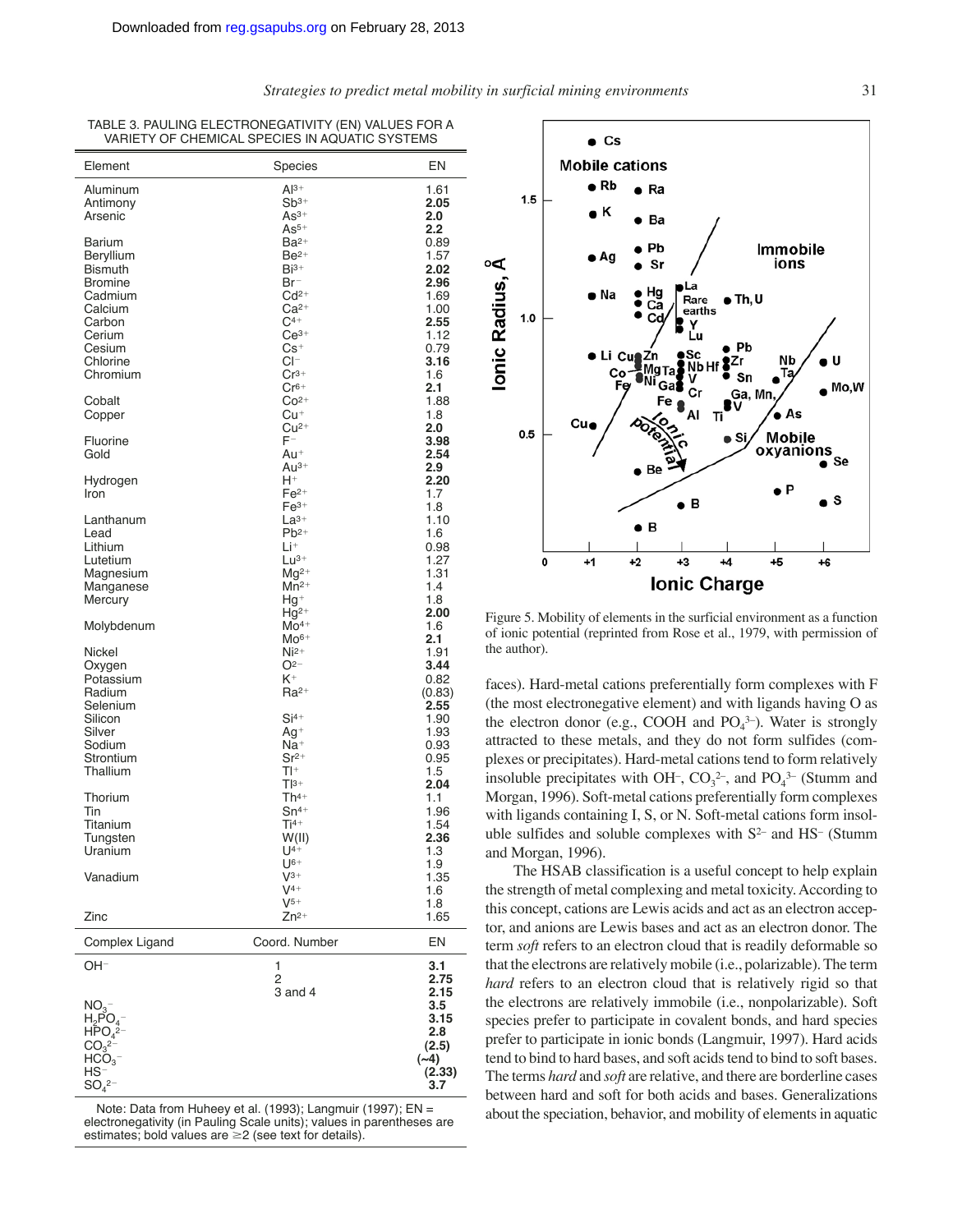|  |  | TABLE 4. HARD AND SOFT ACIDS AND BASES. AND THEIR CHARACTERISTICS |
|--|--|-------------------------------------------------------------------|
|--|--|-------------------------------------------------------------------|

|                                                                                                                                                                                 | Soft (Class B)                                                                                                                                                             |
|---------------------------------------------------------------------------------------------------------------------------------------------------------------------------------|----------------------------------------------------------------------------------------------------------------------------------------------------------------------------|
|                                                                                                                                                                                 | Often toxic<br>Covalent bonding (more irreversible)<br>Binding preference is with sulfur and nitrogen<br>Prefers $S > I > Br > Cl = N > O > F$                             |
| <b>Borderline Acids</b>                                                                                                                                                         | Soft Acids                                                                                                                                                                 |
| $Bi^{3+}$ , Co <sup>2+</sup> , Cu <sup>2+</sup> , Fe <sup>2+</sup> , Ni <sup>2+</sup> ,<br>$Pb^{2+}$ , Sb <sup>3+</sup> , Sn <sup>2+</sup> , SO <sub>2</sub> , Zn <sup>2+</sup> | Ag <sup>+</sup> , Au <sup>+</sup> , Cd <sup>2+</sup> , Cu <sup>+</sup> , Hg <sup>2+</sup> ,<br>$Hq_{2}^{2+}$ , Tl <sup>+</sup>                                             |
| <b>Borderline Bases</b>                                                                                                                                                         | Soft Bases                                                                                                                                                                 |
| $C_6H_5NH_2$ , $C_5H_5N$ , $N_3$ <sup>-</sup> , $N_2$<br>$NO2$ <sup>-</sup> , $SO2$ <sup>2-</sup><br>Br-                                                                        | $H^-$<br>$R^-$ , $C_2H_A$ , $C_6H_6$ , $CN^-$ , RNC, CO<br>SCN-, $R_3P_1$ (RO) $_3P_1R_3As$<br>$R_2S$ , RSH, RS <sup>-</sup> , S <sub>2</sub> O <sub>3</sub> <sup>2-</sup> |
|                                                                                                                                                                                 |                                                                                                                                                                            |

systems can be made based on this type of HSAB classification system.

#### *Using HSAB to Estimate Bioavailability*

Nieboer and Richardson (1980) modified existing metalclassification systems to make them more applicable to biological systems. According to Nieboer and Richardson's classification, Class A (hard) metals, which tend to seek oxygen-containing ligands, comprise all the macronutrient metals (such as K and Ca). Class B (soft) metals, which tend to seek nitrogen- and sulfurcontaining groups, comprise many of the more toxic metals. Borderline metals, which have intermediate properties, include most of the common metals. As shown in Figure 6, there is a distinct break between Class A metals and the borderline group, but there is little distinction between the borderline group and Class B metals. This type of approach can provide a general set of criteria by which the actions of different metals can be compared. For example, Class B metals may displace borderline metals, such as Zn or Cu, from enzymes. The toxicity of a borderline metal depends on its Class B character; it will be able to displace many Class Ametals and, depending upon their relative affinities, other borderline metals. Nieboer and Fletcher (1996) discuss several chemical and physical factors of metals that relate to their reactivity and toxicity.

Walker et al. (2003) provide a review of reported correlations between physical and chemical properties of cations and toxicity to mammalian and nonmammalian species using in vitro and in vivo assays. They conclude that certain useful cor-



Figure 6. Chemical classification of metal ions according to Nieboer and Richardson (1980).  $\chi_{m}$  is the metal-ion electronegativity, r is the metal ionic radius, and Z is the formal charge of the metal ion. Oxidation states given by Roman numerals imply that simple cations do not exist (modified from Nieboer and Richardson, 1980).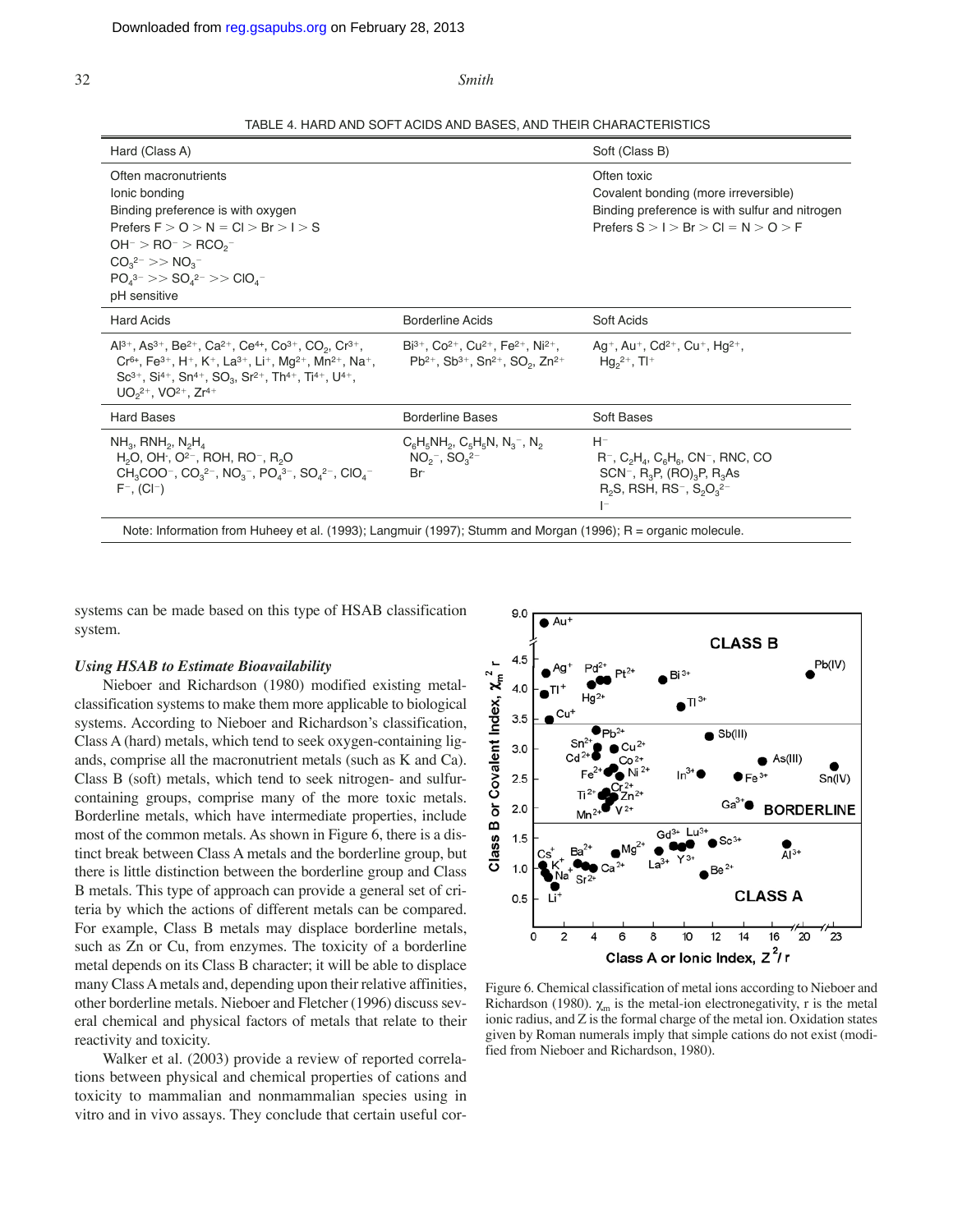relations can be made between several physical and chemical properties of ions (mostly cations) and toxicity of metals. McKinney et al. (2000) provide a review of qualitative and quantitative modeling methods that relate chemical structure to biological activity. These structure-activity relationships (SARs) are being applied to the prediction and characterization of chemical toxicity. Quantitative ion character-activity relationships (QICARs) that use metal-ligand binding characteristics to predict metal toxicity are currently under development (Newman et al., 1998; Ownby and Newman, 2003). The QICAR work demonstrates the feasibility of predicting metal toxicity from metal-ion characteristics.

#### **CHEMICAL SPECIATION**

An understanding of metal speciation is key to understanding metal mobility, bioavailability, and toxicity. Different chemical species of a given metal often have different mobility behavior and toxicological effects. The terms *species* and *speciation* are used in the literature in a variety of ways. For the purposes of this report, distinct chemical species are "chemical compounds that differ in isotopic composition, conformation, oxidation or electronic state, or in the nature of their complexed or covalently bound substituents," and speciation is the "distribution of an element amongst defined chemical species in a system" (Templeton et al., 2000).

The general formula for metal cations is usually written as M<sup>n+</sup>. This is a bit misleading because metal ions dissolved in water are not present as bare cations but, rather, are complexed with water molecules. When a metal binds to a ligand other than water, the ligand must substitute for the complexed water molecules. This substitution is faster for some metals than for others. Rules of thumb for this rate of substitution are:

- 1. For metal ions of the same charge, substitution rates for the same ligand will increase with increasing metal-ion size (e.g.,  $Be^{2+} < Mg^{2+} < Ca^{2+} < Sr^{2+} < Ba^{2+}$ ).
- 2. For metal ions of about the same size, substitution rates will increase with decreasing metal-cation charge (e.g.,  $Mg^{2+} < Li^{+}$ ).

These rules of thumb can help determine why some metals readily bind with various ligands whereas other metals do not. This behavior is related to some of the same principles behind HSAB behavior.

Aqueous metal species occur as free ions (which are actually complexed with water molecules as discussed above) or as metal complexes. The formation of metal complexes in solution tends to increase metal mobility. Total metal concentration does not distinguish between the various species. For many metals, the free ion is thought to be the primary species that causes toxicity to aquatic organisms. Therefore, to achieve a reliable estimate of metal bioavailability, it is necessary to determine metal species. However, it should be noted that total metal concentration can provide an upper limit for estimation of metal bioavailability and toxicity.

There is ongoing research to find analytical and computational approaches to determine metal speciation. D'Amore et al. (2005) provide a recent review of speciation methods for metals in soils, and Buffle and Horvai (2000) and Ure and Davidson (2002) provide information on speciation methods for a variety of applications.

Factors that can influence metal speciation include pH, redox conditions, inorganic ligands, organic ligands (DOC), and competition from other ions. Several books provide detailed explanations about factors that influence metal speciation (e.g., Cotton and Wilkinson, 1988; Drever, 1997; Garrels and Christ, 1965; Greenwood and Earnshaw, 1984; Hem, 1989; Huheey et al., 1993; Langmuir, 1997; Morel and Herring, 1993; Nordstrom and Munoz, 1994; Parish, 1977; Stumm and Morgan, 1996). The relationship between metal speciation, mobility, and bioavailability has been reviewed by several authors (e.g., Allen, 2002; Allen et al., 1980; Bourg, 1988; Forstner, 1987; Luoma, 1983; Luoma and Carter, 1993; Nieboer and Fletcher, 1996; Pagenkopf, 1983; Tessier and Turner, 1995). Smith and Huyck (1999) provide a discussion of the links between metal abundance, mobility, bioavailability, and toxicity in mining environments.

#### **Transition Metals**

The transition metals (Ti, V, Cr, Mn, Fe, Co, Ni, and Cu) are in the center of the periodic table of the elements. Transition metals have unusual properties that affect their environmental chemistry. One important property is that they tend to have multiple oxidation states. Also, transition metals tend to form a variety of complexes and have a reasonably well-established rule for the sequence of complex stability based on empirical observation. According to this rule (the Irving-Williams order), the stability of complexes follows the order:

$$
Mn^{2+} < Fe^{2+} < Co^{2+} < Ni^{2+} < Cu^{2+} > Zn^{2+}
$$

#### **Organometallic Transformations**

Some metals can be transformed, either biotically or abiotically, into organometallic compounds, which are compounds that have a metal-carbon bond. Methylation, when a methyl group  $(CH_3)$ combines with a metal, is an example of the formation of an organometallic compound and is favored by anoxic, high-temperature environments. Mercury is perhaps the best-known example of a metal that undergoes organometallic transformations, but As, Pb, Se, and Sn may also be transformed into organometallic compounds (Craig, 2003). Organometallic transformations can affect metal mobility and toxicity. For the example of Hg, methylmercury  $(CH<sub>3</sub>Hg)$  is the most bioavailable and toxic form of Hg (Gerould, 2000).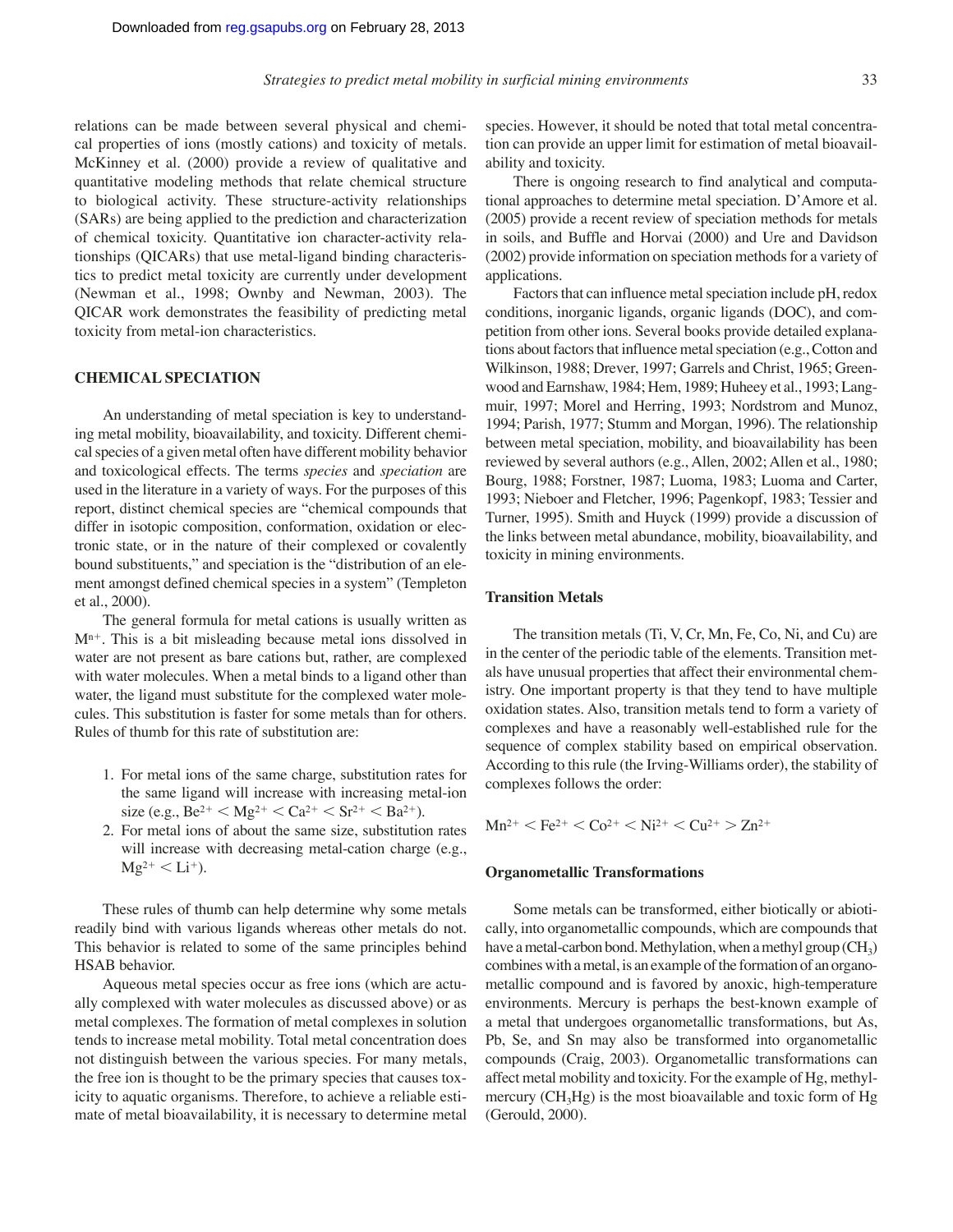### **The Role of pH**

Most metals found in MIW are cations (e.g., Cd, Cu, Ni, Pb, Zn), and the predominant charge on most of the cations is  $+2$ . For this reason, mobility and bioavailability are determined primarily by pH and are enhanced under acidic conditions. Figure 7 is an example of a Ficklin diagram, in which total concentrations of base metals are plotted against pH. This diagram clearly demonstrates the inverse relationship between high cationic metal concentrations and low-pH values. Zinc tends to dominate the base-metal concentrations in these types of plots, but individualelement plots exhibit similar behavior. Therefore, metal cations tend to be more mobile under low-pH conditions.

Some metals and metalloids (e.g., As, Cr, Mo, Se, Te, V) can combine with oxygen to form a stable, negatively charged (anionic) species called an oxyanion. As discussed above, elements with high ionic potential have a tendency to form oxyanions (e.g.,  $MoO<sub>4</sub><sup>2</sup>$ ). Because of their negative charge, oxyanions have very different mobility characteristics than do cationic species. Table 5 identifies elements that are anionic or cationic in aquatic systems. Cationic species tend to be more mobile under low-pH conditions and less mobile under high-pH conditions, whereas the opposite is true for anionic species. There are also distinct differences in bioavailability characteristics between cationic and anionic species. For example, oxyanions can be transported through living-cell membranes by diffusion-controlled processes (Wood, 1988). Arsenate may replace phosphate, and Se may replace S in many biological systems.

The pH of a system can also control which ligands are available for binding. Aqueous species of the carbonate system change with changing pH. At low pH, minimal  $CO<sub>3</sub><sup>2-</sup>$  is available for metal binding, but at  $pH > 8$ ,  $CO<sub>3</sub><sup>2</sup>$  can become a predominant ligand for many metals. The same is true for OH–, which becomes more abundant with increasing pH.

#### **The Role of Redox Chemistry**

Table 5 lists some redox-sensitive elements in aquatic systems. A redox-sensitive element will generally undergo a change in mobility under different oxidizing or reducing conditions. For example, chromium dissolves as it is oxidized to chromium (VI) and precipitates upon reduction to chromium (III); this is important because chromium (VI) is much more toxic than is chromium (III). Similarly, uranium is immobile under reducing conditions but can be mobile under oxidizing conditions. Conversely, iron and manganese may be soluble under reducing conditions; consequently, metals sorbed onto iron oxides and manganese oxides can be released under reducing conditions.

It is very difficult to measure redox conditions in natural environments. Also, disequilibrium between redox couples (e.g.,  $Fe<sup>2+</sup>$  and  $Fe<sup>3+</sup>$ ) is common. Therefore, it is good practice to directly measure redox-sensitive species of interest whenever possible (Nordstrom, 2002).



Figure 7. Ficklin diagram showing how the sum of dissolved base metals (Zn, Cu, Cd, Pb, Co, and Ni) varies with pH in natural (gray circles) and mine (black circles) waters draining diverse mineral-deposit types. Note that the trend is for lower-pH waters to contain higher concentrations of metals; however, higher-pH waters may still contain significant metal concentrations. For the diagram, ppb and μg/L are assumed to be equivalent (modified from Plumlee et al., 1999).

# **CHARACTERISTICS OF MINING-INFLUENCED WATERS AND IMPORTANT GEOCHEMICAL PROCESSES**

Mining-influenced waters (MIW) generally have low-pH values, high concentrations of  $SO_4^2$ , and high concentrations of Fe, Al, Mn, and several other metals. This unusual composition makes these systems somewhat unique when defining geochemical processes, reactants, and phases that control metal mobility. Discussion of the formation and composition of MIW can be found in Alpers and Blowes (1994), Ficklin et al. (1992), Nordstrom and Alpers (1999), Plumlee et al. (1999), Schmiermund and Drozd (1997), and Smith (2005a).

### **Solubility Reactions**

In this report, the term *solubility* refers to the amount of a substance that can be dissolved in water at a given temperature and pressure. This parameter is used in environmental studies to help determine the fate of substances. Solubility in water is described by a solubility product  $(K_{\text{sp}})$ , which is the equilibrium constant for a solubility reaction. The tendency for a metal to form a solid compound is related to the chemical and physical properties previously discussed. Some metals can make extremely insoluble compounds (very low  $K_{\text{sp}}$  values; e.g., Pb), so these metals tend to precipitate as solids and have limited mobility. Other metals (e.g., Zn) tend to be relatively mobile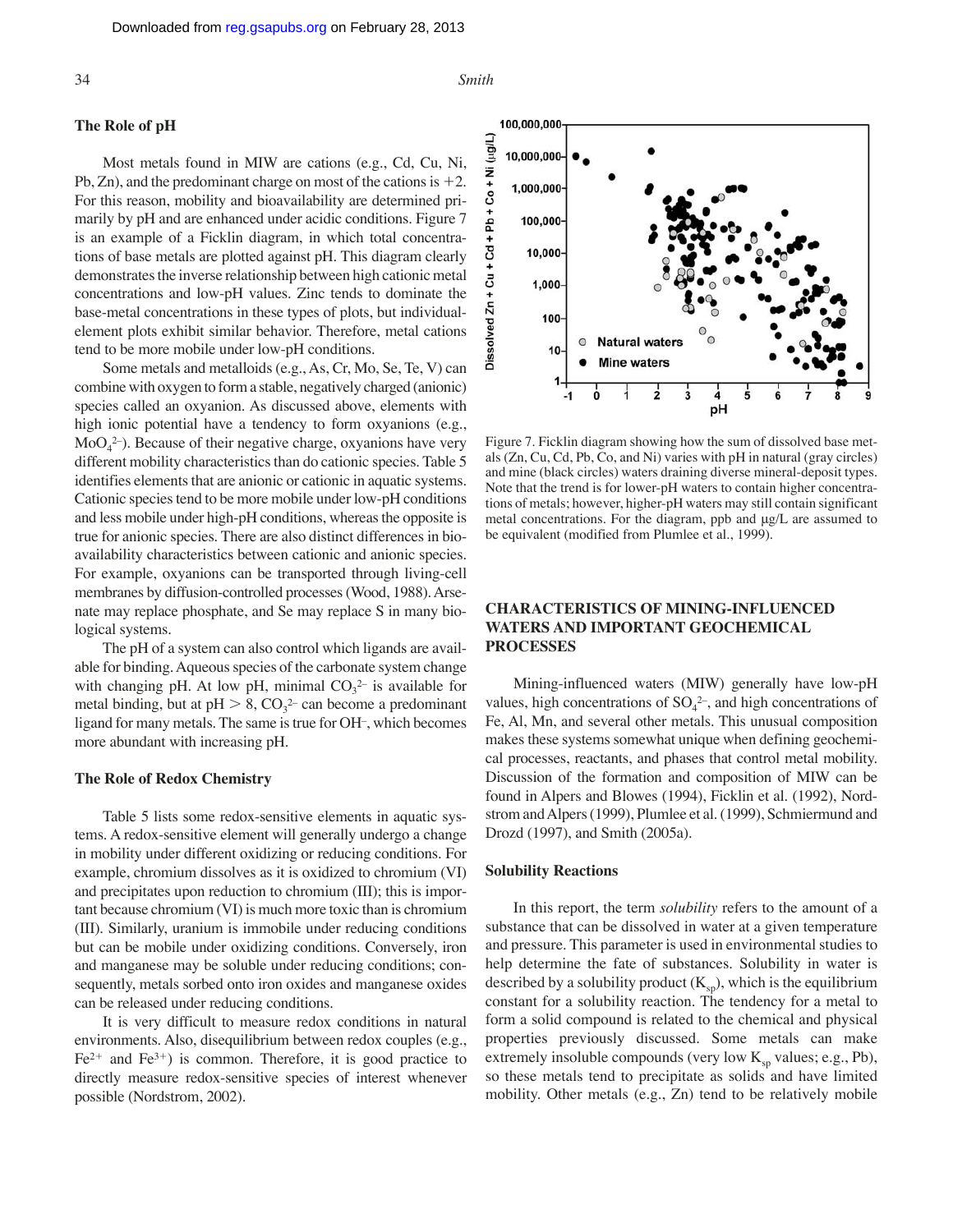#### *Strategies to predict metal mobility in surficial mining environments* 35

| Element       | Chemical<br>Symbol | Anionic <sup>(3)</sup> | Cationic | Redox-<br>Sensitive <sup>(4)</sup> | Commonly<br>Forms<br>Sulfides |
|---------------|--------------------|------------------------|----------|------------------------------------|-------------------------------|
| Aluminum      | AI                 |                        | X        |                                    |                               |
| Antimony      | Sb                 | X                      |          | X                                  | X                             |
| Arsenic       | As                 | X                      |          | X                                  | X                             |
| <b>Barium</b> | Ba                 |                        | X        |                                    |                               |
| Beryllium     | Be                 |                        | X        |                                    |                               |
| Cadmium       | Cd                 |                        | X        |                                    | X                             |
| Chromium      | Cr                 | X                      | X        | X                                  |                               |
| Cobalt        | Co                 |                        | X        |                                    | X                             |
| Copper        | Cu                 |                        | X        | X                                  | X                             |
| Iron          | Fe                 |                        | X        | X                                  | X                             |
| Lead          | Pb                 |                        | X        | $(X^{(6)})$                        | X                             |
| Lithium       | Li                 |                        | X        |                                    |                               |
| Manganese     | Mn                 |                        | X        | X                                  |                               |
| Mercury       | Hg                 |                        | X        | X                                  | X                             |
| Molybdenum    | Mo                 | X                      | X(5)     | X                                  | X                             |
| Nickel        | Ni                 |                        | X        |                                    | X                             |
| Selenium      | Se                 | X                      |          | X                                  |                               |
| Silver        | Ag                 |                        | X        |                                    | X                             |
| Thallium      | ΤI                 |                        | X        | X                                  | X                             |
| Thorium       | <b>Th</b>          |                        | X        | $\left( \mathsf{X}^{(6)}\right)$   |                               |
| Uranium       | U                  | X                      | X        | X                                  |                               |
| Vanadium      | V                  | X                      | X        | X                                  |                               |
| Zinc          | Zn                 |                        | X        |                                    | X                             |

#### TABLE 5. GENERAL CHARACTERISTICS OF SOME CHEMICAL ELEMENTS IN SIMPLE SURFACE OR NEAR-SURFACE AQUATIC SYSTEMS(1)(2)

Note: Modified from Smith and Huyck (1999).

(1) This table is meant as a simple guide for element behavior under normal surface or near-surface aqueous conditions.

(2) This table does not include complexes with other elements.

(3) Anionic species exist as oxyanions.

(4) Elements that change oxidation state and oftentimes behavior under different redox conditions.

(5) Cationic species exist for Mo but are rare in aquatic systems.

(6) Some of the elements, such as Pb and Th, are redox-sensitive only under extreme conditions.

because they don't readily form insoluble solids. Due to the high  $SO_4^2$  concentrations in MIW, metals that form strong bonds (and relatively insoluble precipitates) with  $SO_4^2$  would be expected to precipitate and be relatively immobile. Examples of relatively insoluble sulfate minerals are anglesite  $(PbSO_4)$  and barite (BaSO<sub>4</sub>). Table 5 lists chemical elements that form sulfide precipitates under reducing conditions. Nordstrom and Alpers (1999) provide a detailed discussion of the solid phases that may form from MIW.

Metal complexation can affect the concentration and transport of metal ions. Anions, such as  $SO_4^{2-}$ , are commonly elevated in MIW. Metal complexation with these anions can increase dissolved metal concentrations above what is usually observed for solubility reactions. Cravotta (2006) examined data for 140 water samples from abandoned Pennsylvania coal mines, with pH values ranging from 2.7 to 7.3. He found that formation of aluminumsulfate complexes greatly increased total dissolved Al concentrations at equilibrium with aluminum hydroxide and hydroxysulfate minerals. Similarly, ferric-iron-sulfate complexes increased dissolved Fe<sup>3+</sup> concentrations in equilibrium with iron hydroxide or hydroxysulfate minerals.

The pH is a major control on the solubility of most metal compounds. The solubility of many metals is amphoteric, which means that the metals have a tendency to dissolve and form cations at low pH and anions at high pH, with minimal solubility at intermediate pH. For example,  $Al(OH)$ <sub>3</sub> has its minimal solubility between pH 6 and 7 (Bigham and Nordstrom, 2000; Nordstrom and Ball, 1986). The pH value of minimal solubility is different for different metals. This concept is illustrated in Figure 8. Note that gibbsite (aluminum hydroxide) and ferrihydrite (iron oxyhydroxide) have minimal solubility between pH 6 and 8, and that hydroxides of Cd, Fe(II), Zn, and Cu have minimal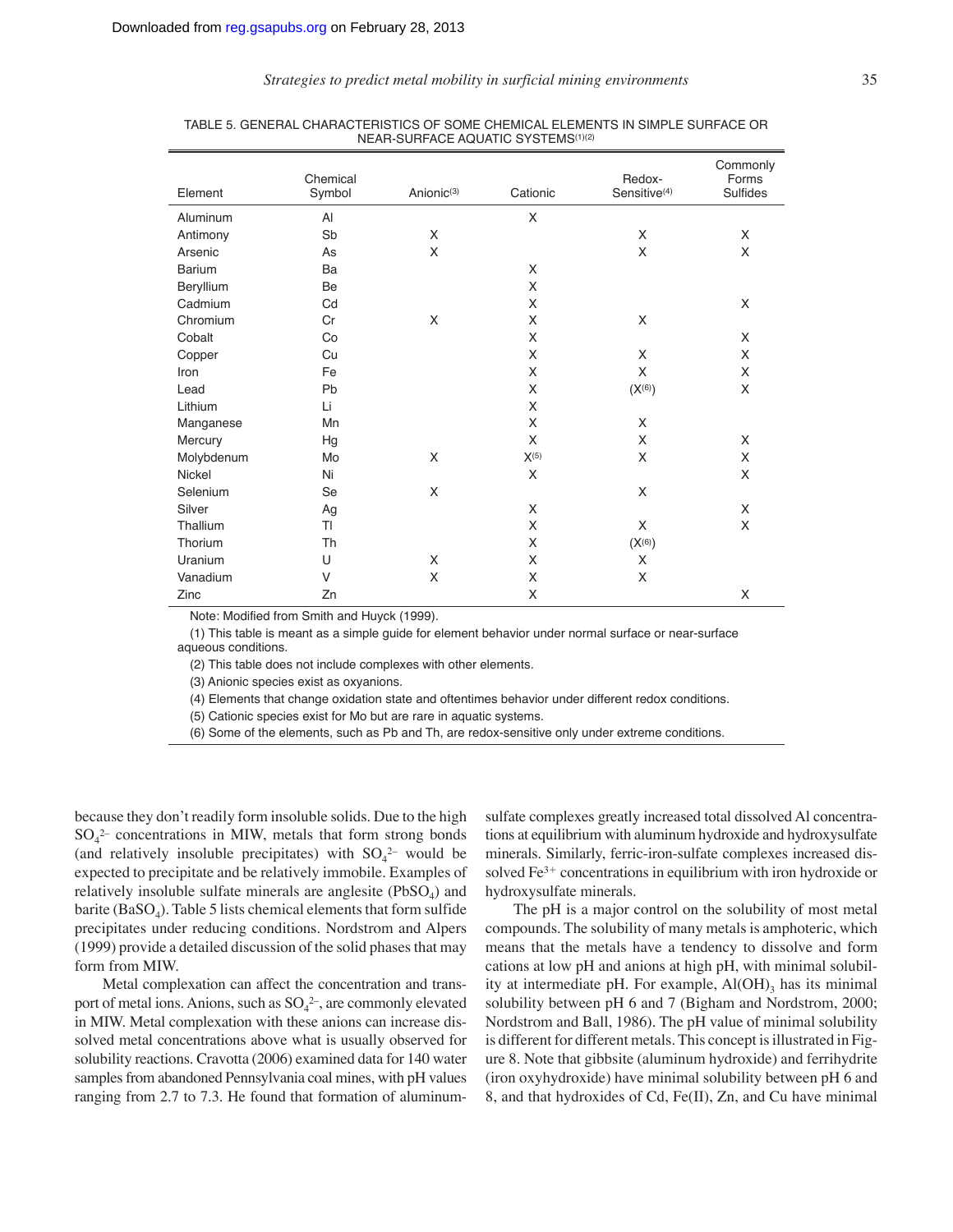



Figure 8. Solubility curves for hydroxides of Al, Fe3+, Fe2+, Cu, Zn, and Cd (reprinted from Nordstrom and Alpers, 1999, with permission).

solubility at much higher pH values (above pH 9). Also note that for a given pH value in Figure 8 the solubility is different for the different metals.

Aluminum mobility at mining sites is related to pH and  $\text{SO}_4{}^{2-}$ concentration. Nordstrom (1982) found that in MIW, aluminumsulfate and aluminum-hydroxysulfate minerals are more stable than are more common aluminum minerals found in soil. In water with  $pH < 4.5$  or 5, dissolved Al tends to remain in solution, but in water with  $pH > 5$ , Al tends to precipitate as a solid (Nordstrom and Ball, 1986). It is common to observe white aluminumhydroxysulfate precipitates at mining sites where the water pH has risen to a value above pH 5. Also, Al solubility influences its bioavailability. Aluminum can be fairly toxic to aquatic life, but at circumneutral pH values Al is relatively insoluble and, hence, not very bioavailable to aquatic life.

Iron mobility at mining sites is also related to pH and  $SO_4^{2-}$ concentration. Saturation of iron-hydroxysulfate minerals generally occurs around pH 4. So, at  $pH > 4$ , Fe precipitates as a solid and is no longer mobile. These iron precipitates form the yelloworange-red precipitates that form on streambeds at many mining sites. Photoreduction of Fe in acidic streams also can play a role in the mobility of iron (McKnight et al., 2001). Solid-iron phases are known to strongly sorb many metals. The role of iron precipitates in controlling aqueous metal concentrations by sorption processes is discussed in the following section.

Nordstrom and Alpers (1999) compiled a list of minerals that likely would control metal concentrations in MIW. Generally, these minerals are either relatively insoluble or have components that are common in MIW (such as  $SO_4^2$ ). The minerals include alunogen, anglesite, barite, basaluminite, calcite, cerussite, chalcanthite, epsomite, ferrihydrite, gibbsite, goslarite, gypsum, halotrichite-pickeringite, manganese oxides, melanterite, otavite, rhodochrosite, schwertmannite, scorodite, siderite, microcrystalline silica, smithsonite, and witherite.

# **Sorption Reactions**

Sorption reactions, involving both inorganic and organic particulates, largely control the fate of many trace elements in natural systems. Metal sorption is strongly pH-dependent and a function of metal-complex formation and ionic strength (Dzombak and Morel, 1987). At many mining sites there are abundant iron- and aluminum-oxide precipitates. These precipitates can act as effective sorbents for a variety of metals (Smith, 1999b; Smith et al., 1998).

The term *sorption* is a general term that describes removal of a solute from solution to a contiguous solid phase and is used when the specific removal mechanism is not known. *Sorbate,* or *adsorbate,* refers to the solute that sorbs on the solid phase. *Sorbent,* or *adsorbent,* is the solid phase on which the sorbate sorbs. *Adsorption* refers to the two-dimensional accumulation of an adsorbate at a solid surface. The term *absorption* is used when there is diffusion of the sorbate into the solid phase. Absorption processes usually show a significant time dependency. Sposito (1986) provides a more detailed description of these terms.

The formation and dissolution of iron-hydroxysulfate minerals such as jarosite and schwertmannite can influence the mobility of metals in the environment. Jarosite  $[KFe<sub>3</sub>(SO<sub>4</sub>)<sub>2</sub>(OH)<sub>6</sub>]$  is a ferric sulfate mineral that forms under acidic conditions. It can incorporate Pb, Hg, Cu, Zn, Ag, and Ra by substitution for structural K or Fe, and it can incorporate anions such as chromate, arsenate, and selenate by substitution for  $\mathrm{SO}_4{}^{2-}$  (Dutrizac and Jambor, 1987). Schwertmannite  $[Fe_8O_8(OH)_6(SO_4)]$ , informally known as yellowboy, is a poorly crystalline mineral with high specific surface area. It occurs as a precipitate from acidic, sulfate-rich waters (Bigham et al., 1996), such as acidic mine-drainage environments. Schwertmannite may accumulate metals, such as Cu, Zn, Ni, Se, and As, by substitution into the crystalline structure or sorption (Smith et al., 1998; Smith, 1999b). Although metals may be immobilized by coprecipitation or sorption with iron hydroxysulfate minerals, transport or burial of the materials or changes in the local redox environment could lead to conditions favoring remobilization by dissolution or desorption.

Trace elements partition between dissolved and particulate phases, and this partitioning can influence their transport and bioavailability (Luoma and Davis, 1983; Jenne and Zachara, 1987). In fact, sorption processes appear to control metal partitioning in most natural aquatic systems (Jenne, 1968; Hem, 1989). Partitioning of a metal between solid and solution phases is influenced by several factors. Generally, conditions that cause metals to be present in the solution phase include low-pH conditions, reducing conditions, low particulate loads, and/or high dissolved concentrations of a strong complexing agent.

For sorption of metals on oxide minerals, solution pH is the primary variable. Typically, cation adsorption increases with increasing pH from near zero to nearly 100% over a critical-pH range of 1–2 units (James and Healy, 1972; Kinniburgh and Jackson, 1981; Davis and Hayes, 1986). This critical-pH range is termed the *adsorption edge,* and its placement seems to be char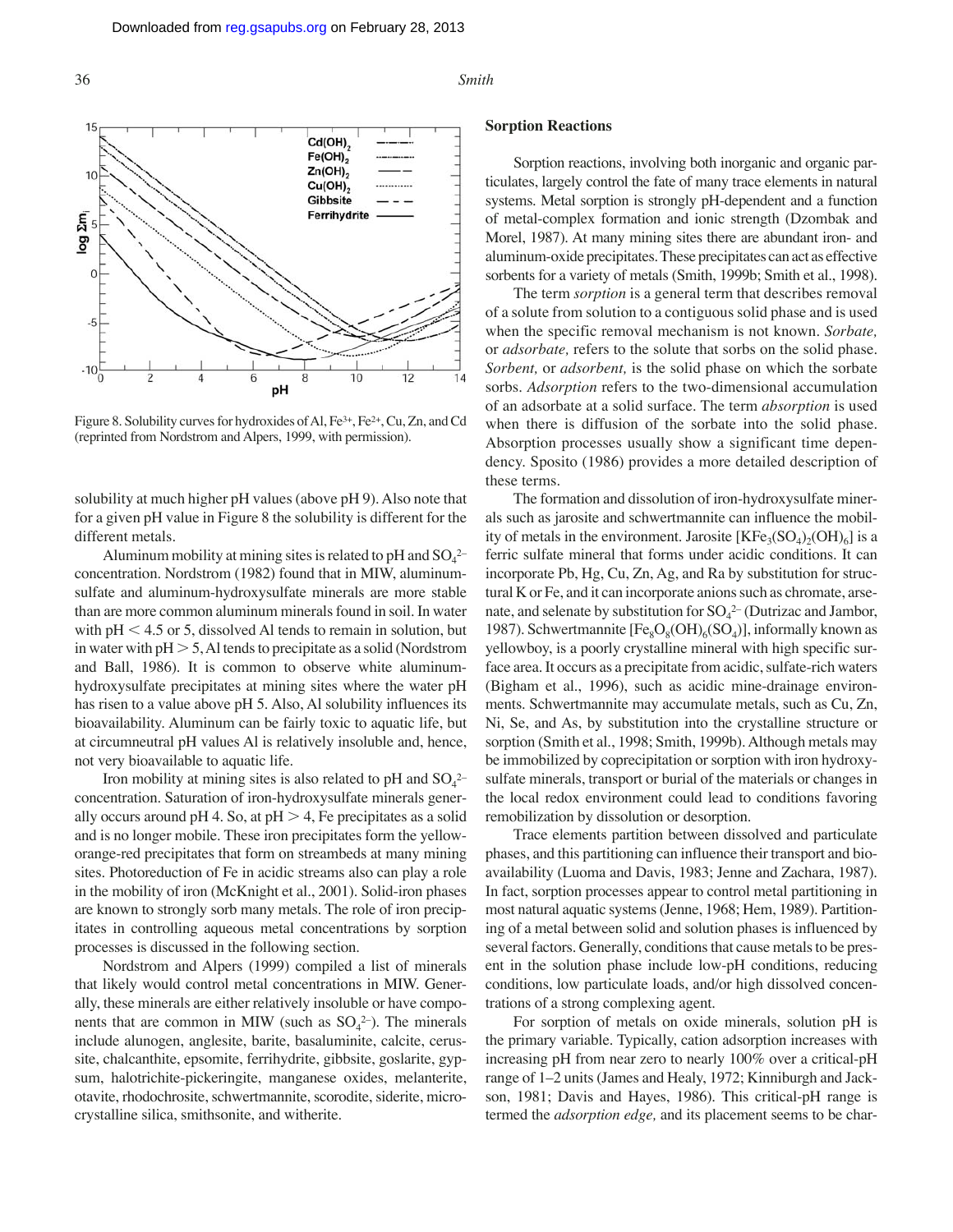$\mathsf{so}_{4}^{2}$ 

 $5.5$ 

 $Cd$ 

6

 $6.5$ 

7

*Strategies to predict metal mobility in surficial mining environments* 37



**A**

Percent Sorbed

100

80

60

40

20

0 3

100

 $3.5$ 

Pb

 $\overline{a}$ 

Cu

4.5

Zn

5

Solution pH

Figure 9. (A) Sorption curves showing the relative placement of the critical-pH range of metals and sulfate on hydrous iron oxide (modified from Smith and Macalady, 1991). (B) Sorption curves showing the relative placement of the critical-pH range of selected oxyanions on hydrous ferric oxide (modified from Davis and Kent, 1990).

acteristic of the particular adsorbate and, to a lesser extent, to the particular adsorbent (Spark et al., 1995). The critical-pH range (adsorption edge) is illustrated in Figure 9. Anion adsorption (Fig. 9B) is the mirror image of cation adsorption (Fig. 9A) in that anion adsorption tends to decrease with increasing pH. For a given sorbate concentration, increasing the amount of adsorbent material will shift down the pH of the adsorption edge for cations and shift up the pH of the adsorption edge for anions. Table 6 lists the critical pH ranges for metal sorption onto oxide sorbent materials.

The distribution of a metal between aqueous and solid phases can be described by a partition coefficient  $(K_d)$ , which is the ratio between the metal on the solid phase and the metal in solution. Partition coefficients are commonly used in computer transport models. It is important to keep in mind that  $K_d$  values are not constants and that they vary across different conditions, such as type of solid material, pH, and oxidation state of the metal. Soil and sediment with high  $K_d$  values have a high sorption or buffering capacity for added metals.

TABLE 6. CRITICAL pH RANGES FOR SORPTION OF DIVALENT METAL CATIONS ON HYDROUS IRON AND ALUMINUM OXIDES

| Cation                                                                                      | Critical pH Range |  |
|---------------------------------------------------------------------------------------------|-------------------|--|
| Cu, Pb, Hq                                                                                  | $3 - 5$           |  |
| Zn, Co, Ni, Cd                                                                              | $5 - 6.5$         |  |
| Mn                                                                                          | $6.5 - 7.5$       |  |
| Mg, Ca, Sr                                                                                  | $6.5 - 9$         |  |
| Note: After Kinniburgh and Jackson, 1981;<br>concrelly the exitient of License for a civier |                   |  |

generally, the critical pH range for a given cation is higher for silica and lower for manganese oxides.

Another approach that incorporates sorption into computer models is surface-complexation (Stumm et al., 1970, 1976; Schindler and Gamsjager, 1972; Schindler et al., 1976). In this approach, sorption of ions on surfaces of oxide minerals is treated as analogous to the formation of aqueous complexes. Unlike partition coefficients, surface-complexation models have predictive capabilities beyond the measured conditions.

# **IMPORTANT ENVIRONMENTAL CONDITIONS**

When metals are introduced into a stream, interactions such as dilution, chemical transformations, degradation, settling, resuspension, and other processes take place. Conditions in the stream are also a factor (e.g., pH, organic content, suspended solids, and numerous other factors) and can significantly affect how a metal will behave. Factors affecting the chemical composition of most surface waters are climate, lithology, geoavailability of elements, vegetation, topography, flow rates, biological activity, and time. The composition of water is controlled by interactions with earth materials through which the water flows. It is possible to make generalizations about some of the environmental factors that control metal chemistry, which allows for estimates of metal behavior, mobility, and fate.

### **Geochemical Gradients and Barriers**

Perel'man (1977) discusses the importance of geochemical gradients, which describe gradual changes of a landscape, and of geochemical barriers, which describe abrupt changes. An example of a geochemical gradient might be the vertical and horizontal distribution of certain elements away from a mineral deposit within a constant lithology; for a given element, an anomalous concentration eventually declines to a background concentration at some distance away from the deposit. Another example of a geochemical gradient is the concentration plume for some elements downwind from a smelter. Perel'man (1986) defines geochemical barriers as zones of the Earth's crust with sharp physical or chemical gradients that are commonly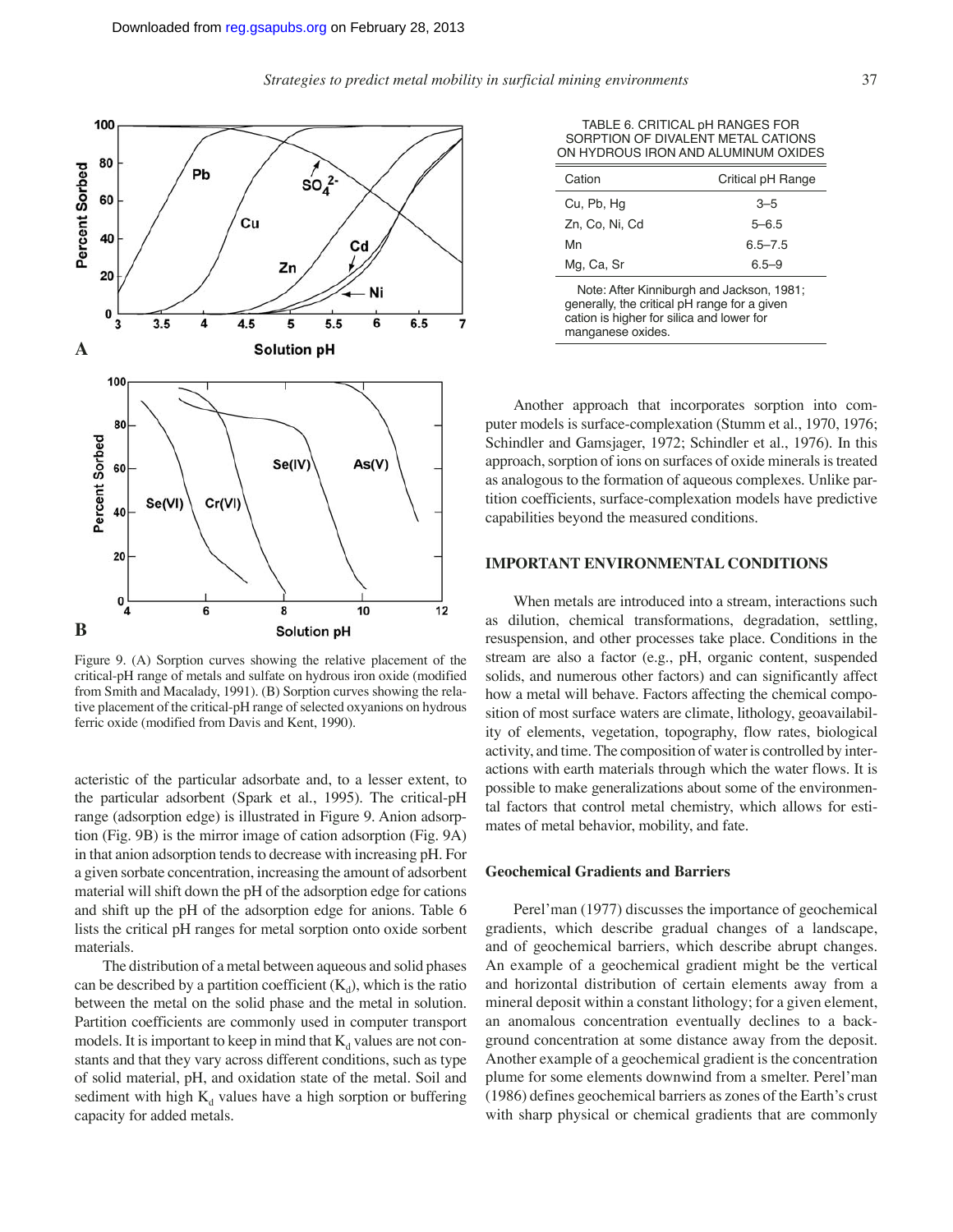associated with accumulation of elements. Geochemical barriers comprise abrupt changes in physical or chemical environments in the path of migration of elements causing the precipitation of certain elements from solution. Geochemical barriers include mechanical, physicochemical, biochemical, and anthropogenic (or technogenic) types. Complex barriers may be created when two or more barrier types are superimposed. Complex barriers are a common occurrence because geochemical processes are often linked and result in changing geochemical conditions. Perel'man (1977, 1986) gives a more in-depth discussion of geochemical barriers. This concept can help to forecast element distributions in the surficial environment and explain metal transport and mobility.

#### *pH Barriers*

Acidic barriers develop when pH values decrease. Under these conditions, elements that form oxyanions, such as Mo, as well as certain complexes, generally become less mobile, whereas many cationic metals, such as Cu, generally become more mobile. Solubility relationships can play an important role. For example, Al is usually fairly mobile below a pH of  $\sim$ 4, but will gradually precipitate between a pH of  $\sim$  5 and 9. On the other hand, Si (as SiO<sub>2</sub>) is relatively insoluble at low pH and becomes more soluble at high pH. One of the most important effects of developing low-pH environments is the destruction of the carbonate-bicarbonate buffering system, a feedback mechanism that controls the extent of pH change in an aquatic system. Below a pH of  $\sim$ 4.5, carbonate and bicarbonate are converted to carbonic acid. Upon such acidification, the water loses its capacity to buffer changes in pH, and many photosynthetic organisms that use bicarbonate as their inorganic carbon source become stressed or die. Once damaged, the alkalinity of a natural system may take significant time to recover, even if no further acid is added to the system. The carbonate-bicarbonate system may have both a direct and an indirect effect on the mobility of several elements.

Alkaline barriers develop where acidic waters encounter alkaline conditions over a short distance (e.g., oxidation zones of pyrite in limestone host rock). This type of barrier mostly retains those elements that migrate easily under acidic conditions and precipitate as hydroxides or carbonates under alkaline conditions (such as Fe, Al, Cu, Ni, and Co). During the shift to alkaline conditions, hydrous iron, aluminum, and manganese oxides may sorb trace metals and create an alkaline/adsorption complex barrier.

#### *Redox Barriers*

In most surficial aquatic systems, atmospheric oxygen is the primary oxidant, and organic matter is the primary reductant. At mining sites, other reductants may include FeS,  $FeS_2$ ,  $Fe<sup>2+</sup>$ ,  $Mn^{2+}$ , or  $H_2S$ . There is a redox balance that depends upon the rate of oxygen depletion versus the rate of oxygen replenishment. If the rate of oxygen depletion is greater, redox-sensitive elements may undergo transformations from one chemical species to

another. At circumneutral pH values, some redox reactions that may take place are listed below in order of increasingly reducing conditions:

$$
NO_3^- \rightarrow N_{2(g)}
$$
  
\n
$$
MnO_{2(s)} \rightarrow Mn^{2+}
$$
  
\n
$$
NO_3^- \rightarrow NO_2^-
$$
  
\n
$$
NO_2^- \rightarrow NH_4^+
$$
  
\n
$$
Fe(OH)_{3(s)} \rightarrow Fe^{2+}
$$
  
\n
$$
SO_4^{2-} \rightarrow H_2S
$$
  
\n
$$
HCO_3^- \rightarrow CH_4
$$
  
\n
$$
HCO_3^- \rightarrow CH_2O
$$

Reducing barriers can be divided into those that contain hydrogen sulfide and those that do not (referred to as reducing gley environments; Perel'man, 1986). Berner (1981) proposed a simple redox classification based on the presence or absence of dissolved oxygen (DO) and sulfide. Under this scheme, oxic conditions exist where  $DO > 30 \mu M$ . Anoxic systems are divided into those with and without measurable sulfide (sulfidic and nonsulfidic, respectively). In sulfidic systems, many metals may precipitate as sulfide minerals.

Reducing hydrogen sulfide barriers develop where oxidizing waters come into contact with a reducing hydrogen sulfide environment or with sulfide minerals, or where deoxygenated sulfaterich water encounters an accumulation of organic matter. Insoluble sulfides of elements such as Fe, Cu, Zn, Pb, Co, Ni, and Ag may precipitate at reducing barriers that contain hydrogen sulfide. Reducing gley barriers can form where water infiltrates soil and the weathering crust, and where free oxygen is lost or consumed. Depending on the pH, reducing gley waters are usually favorable for the transport of many ore-forming elements; additionally, elements such as Se, Cu, U, Mo, V, Cr, Ag, and As are known to accumulate at some reducing gley barriers (Perel'man, 1986). For example, roll-front-type uranium deposits may form under such conditions. Both manganese and iron oxides may undergo dissolution in reducing environments. These oxides provide important substrates for metal sorption and coprecipitation, so dissolution of these oxides may result in release of associated metals in reducing environments.

Oxidizing barriers occur where oxygen is introduced into anoxic waters or where anoxic ground water is discharged to the surficial environment. Iron, and possibly manganese, may precipitate at these barriers. Because hydrous iron and manganese oxides are good sorbents for metals (such as Cu and Co), a complex barrier may form by combining an oxidizing barrier with an adsorption barrier.

### *Evaporation Barriers*

Evaporation barriers are often indicated by the presence of salt crusts or efflorescent salts, and Na, Mg, Ca, Cl, S, and  $CO_3^2$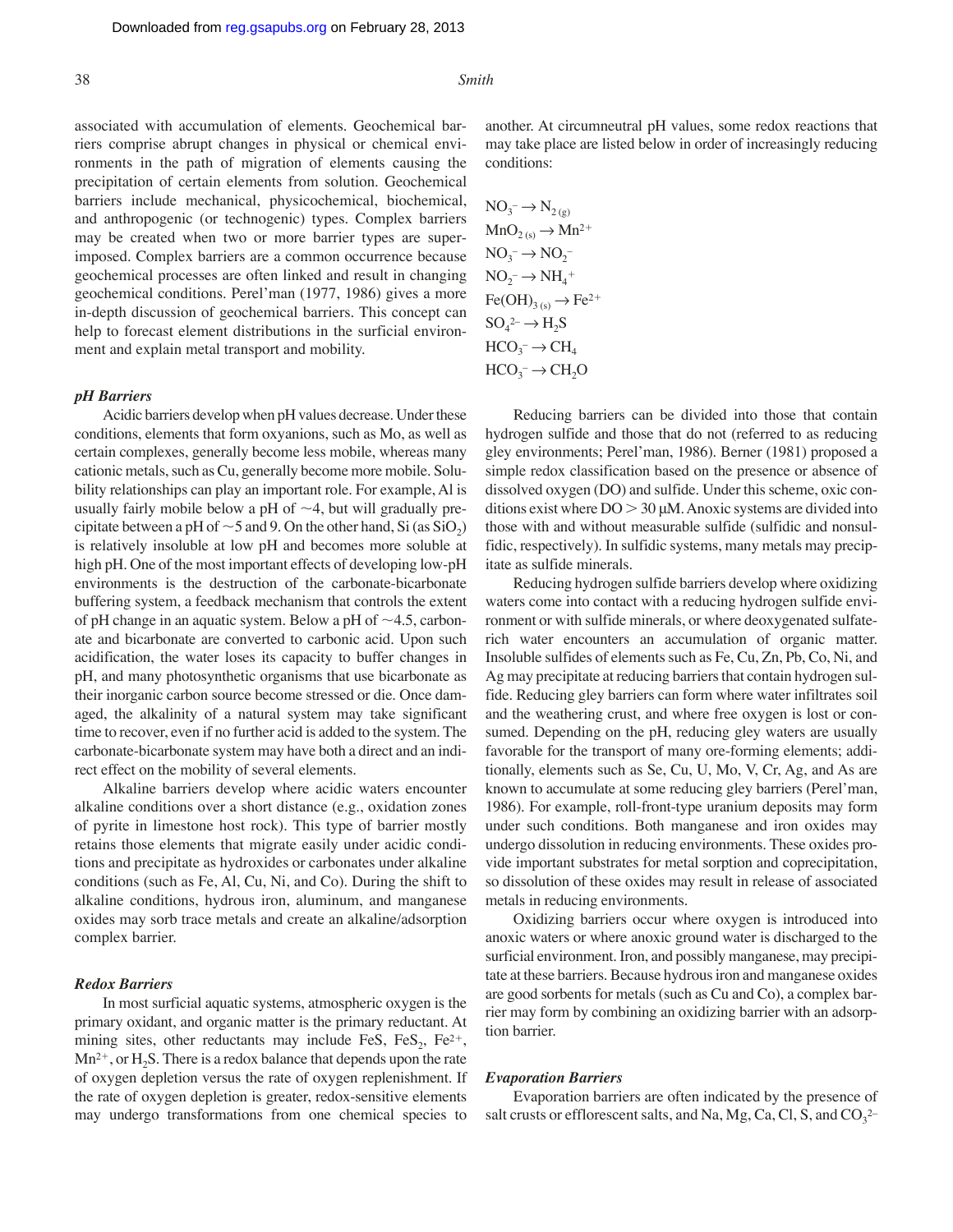salts may precipitate at these barriers. Evaporation barriers may be temporary and related to changing climatic conditions. For example, in some mine-waste-rock piles, efflorescent salts, enriched in elements such as Fe, Al, Cu, and S, may form during the dry season. These salts will be flushed from the system during a subsequent wet period and may cause a brief spike in metal content and acidity of the storm-water runoff (Nordstrom and Alpers, 1999).

#### *Adsorption Barriers*

Adsorption barriers are typically part of complex barriers. The most common sorbents (e.g., hydrous iron, aluminum, and manganese oxides, organic matter, and clay minerals) have different affinities for elements under different geochemical conditions. Adsorption reactions are known to control trace-metal concentrations in many natural systems.

#### *Temperature/Pressure Barriers*

Temperature/pressure (thermodynamic) barriers are formed in areas with temperature and pressure variations. One example of such a barrier is the degassing of carbon-dioxide-rich ground water as pressure drops and the subsequent deposition of carbonate minerals. Trace elements, such as Pb and Cd, can precipitate as carbonate minerals or coprecipitate with  $CaCO<sub>3</sub>$ .

# **CONSIDERATIONS AND POSSIBLE APPLICATIONS**

Understanding the chemical and physical factors of metals and geochemical processes that can influence metal mobility, distribution, and bioavailability can aid in forecasting the potential ecological effects of metals in surficial mining environments. The following sections briefly describe some of the applications where incorporating information about metal mobility is useful.

#### **Risk Assessment**

Ecological risk assessments are becoming increasingly important in evaluating the effects of historical mining as well as in predicting the potential effects of present and future mining. The U.S. Environmental Protection Agency (U.S. EPA) adopted a framework for ecological risk assessment (U.S. EPA, 1998) that includes planning, problem formulation, analysis, interpretation and risk characterization, communicating results, and risk management. This approach has been applied to the U.S. EPA Framework for Metals Assessment (U.S. EPA, 2007b). Most risk-assessment approaches have been developed for synthetic organic compounds. Because of the differences in environmental behavior between metals and organic compounds, it is generally becoming accepted that risk assessments for metals should be designed differently than those for organic compounds (Lee and Allen, 1998).

Environmental chemistry can be used to determine metal speciation for use in risk assessments and to assess the mobility of metals in the environment. In risk assessments involving metals, it is essential to identify factors that control metal transformations between bioavailable and nonbioavailable forms (Campbell et al., 2006; U.S. EPA, 2007b; Waeterschoot et al., 2003). The unit-world model, which is under development, will provide a quantitative method to assess risks posed by metals from their source of contamination, through transport in the aquatic environment, to uptake by biological receptors (Allen et al., 2000). Risk assessments can be performed at various scales from site-specific to watershed to regional. Approaches for regional risk assessments are still in development (e.g., Landis and Wiegers, 1997).

# *Water-Quality Criteria: Approaches to Determine the Bioavailable Metal Fraction*

Ambient water-quality criteria have been developed by the U.S. EPA in support of the Clean Water Act. The goal of the criteria is to protect the physical, chemical, and biological integrity of waters of the United States. Several accommodations have evolved in the criteria to account for site-specific differences in metal bioavailability. For example, dissolved concentrations replaced total concentrations in some of the criteria. Also, criteria for several metals have been expressed as a function of water hardness to account for the protective effects of Ca and Mg on aquatic metal toxicity. The water effect ratio (WER) is an empirical approach that was developed to account for site-specific conditions where the water chemistry can alter metal bioavailability and toxicity (U.S. EPA, 1994). In this approach, toxicity tests are performed with site-specific water and compared with results from tests performed with laboratory water. The waterquality criterion is then adjusted to reflect the influence of the site-specific water.

Recently, the U.S. EPA has adopted a computational approach to address aquatic metal toxicity. The biotic ligand model (BLM) is a computer model that mathematically estimates the effects of water chemistry on the speciation and bioavailability of metals and on their acute toxicity to aquatic biota (Di Toro et al., 2001; Gorsuch et al., 2002; Niyogi and Wood, 2004; Paquin et al., 2002; Santore et al., 2001; Slaveykova and Wilkinson, 2005; Villavicencio et al., 2005). It is being used to develop site-specific water-quality criteria and to assess aquatic risk for metal exposure. The BLM has been incorporated into the 2007 update of the ambient waterquality criteria for Cu (U.S. EPA, 2007a) and is being used to determine regulatory site-specific concentration criteria for Cu. Given site-specific water chemistry, a chosen metal, and a chosen organism, the BLM predicts the  $LC_{50}$  (lethal concentration 50, which is the metal concentration that results in the death of 50% of a group of test organisms) for the chosen metal and organism. The BLM also can be used for predictive ecological risk assessments (Smith, 2005b; Smith et al., 2006). Collection of dissolved organic carbon data is imperative for use of the BLM.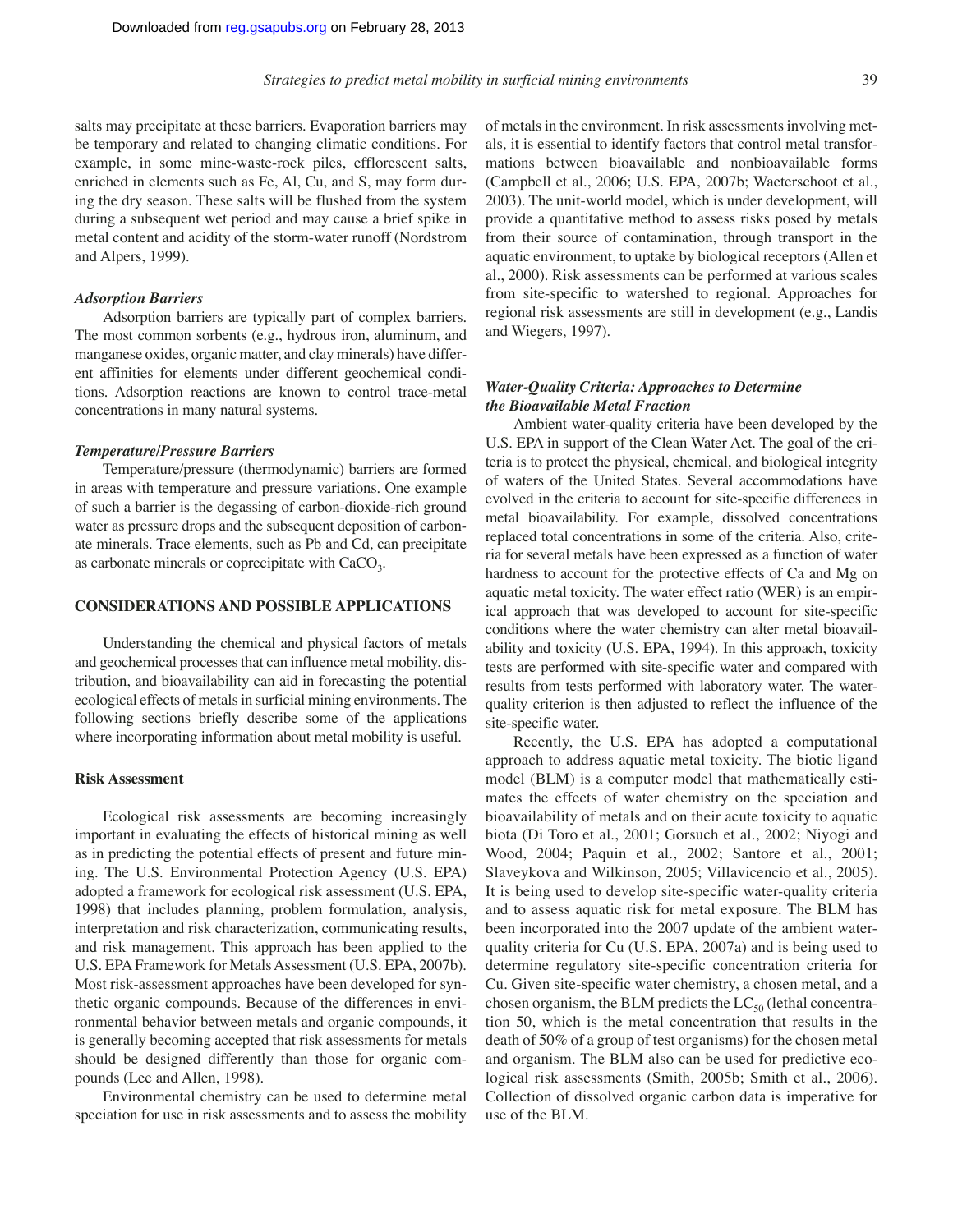#### *Baseline Metal Concentrations*

The term *baseline* has various meanings, especially when used in an environmental context. An environmental baseline is a summary of existing conditions over some time frame for some environmental system or material of interest (Lee and Helsel, 2005). Baselines can take human influences into account. In contrast, an environmental background describes the natural tendency of an environmental system or material in the absence of human influences (Lee and Helsel, 2005). Determination of an environmental background is very difficult, if not impossible. Determination of an environmental baseline also can present some difficulties because baseline concentrations may be below or near analytical detection limits. Methods to handle data with less-than values are available in the literature (e.g., Helsel, 2005).

Metals in the environment may result from natural geologic processes as well as from mining activities. Therefore, both the environmental baseline and background of metals can be elevated in mineralized areas. Baseline concentrations of elements are important determinants for risk assessment because organisms may adapt to elevated concentrations (Chapman et al., 1998). Consequently, metal-toxicity thresholds for organisms in environments with elevated metal concentrations may be greater than those for organisms adapted to low-concentration conditions (McLaughlin and Smolders, 2001).

Because metals are naturally occurring substances, biota have evolved in the presence of metals. It is important to identify environmental controlling factors, such as pH, organic matter, iron, and redox conditions, and their effect on metal concentration and exposure to biota. For site-specific assessments, the key aspect is to identify the biota most likely to be susceptible to metals. For regional assessments, the approach is often taken to protect highly sensitive species with limited distributions, which results in criteria that are overprotective for the larger area. One interesting approach is the concept of metalloregions, or metal-related ecoregions (McLaughlin and Smolders, 2001). This approach considers conditions within each type of metal-controlling environment. A series of fact sheets published by the International Council on Mining and Metals (ICMM; available at http://www.icmm.com) discusses relationships between metals, baseline conditions, bioavailability, and risk assessment.

#### **Landscape Geochemistry**

Landscape geochemistry can help define metal distributions in the environment. Landscape geochemistry focuses on the interaction of the lithosphere with the hydrosphere, biosphere, and atmosphere, and links exploration geochemistry with environmental science (Fortescue, 1980). Landscape geochemistry is a holistic approach to the study of the geochemistry of the environment in that it involves element cycles and may involve local, regional, and global studies. Fortescue (1992) reviews the development of landscape geochemistry and provides the foundation of how it relates to environmental science.

Fortescue (1992) proposes the establishment of a discipline of global landscape geochemistry (GLG), which may provide the foundation for future developments in applied and environmental geochemistry and which is necessary to adequately address current geoenvironmental problems. GLG regional geochemical mapping can be used to delineate geochemical provinces, identify local geochemical enrichments in mineral deposits, determine baseline environmental geochemistry, monitor environmental changes in soil and water geochemistry in response to human activities, evaluate the nutritional status of plants and animals, and study human health. Fortescue (1992) notes that there is a need to map geochemical landscapes as an essential preliminary step to the study of environmental geochemistry. Geochemical maps based on the analysis of rocks, soils, sediments, waters, and vegetation, originally compiled for mineral exploration purposes, may be extended to multipurpose geochemical surveys that have applications in agriculture, pollution studies, and human health (Webb, 1964). However, geochemical analyses for mineral exploration purposes have generally been designed to be cost effective; consequently, the quality of the geochemical data often is inadequate for many environmental applications.

# **SUMMARY**

The purpose of this report is to present some strategies to predict metal mobility at mining sites. Metals occur naturally in the environment. Some metals are essential or beneficial to living organisms, but many metals are potentially toxic. In mineralized environments, metal concentrations tend to be elevated compared with natural abundance. Mining activities can increase metal concentrations in the environment. Once introduced, metals persist in the environment and can only be reduced by physical removal. However, metal speciation can influence metal distribution, transport, and bioavailability within the environment. Consequently, the forms, transformations, and geochemical environments of metals need to be considered when evaluating potential metal mobility at mining sites. Understanding the factors that influence metal mobility can aid in forecasting potential ecological effects of metals in mining environments.

Physical and chemical properties of metals at the atomic level are responsible for differences in their environmental behavior. Some important properties include oxidation state, size, and electronegativity. Metals can be classified into groups based on their capacity for binding to different ligands. The hard and soft acid and base classification is a useful concept to help explain the strength of metal complexation, metal behavior, and bioavailability. Qualitative and quantitative modeling methods are being developed that relate the chemistry of metals to biological activity.

Different chemical species of a given metal generally have different mobility and bioavailability behavior and toxicological effects. Factors that can influence speciation include pH, redox conditions, availability of inorganic and organic ligands, and competition from other ions. Most metals exist as cations,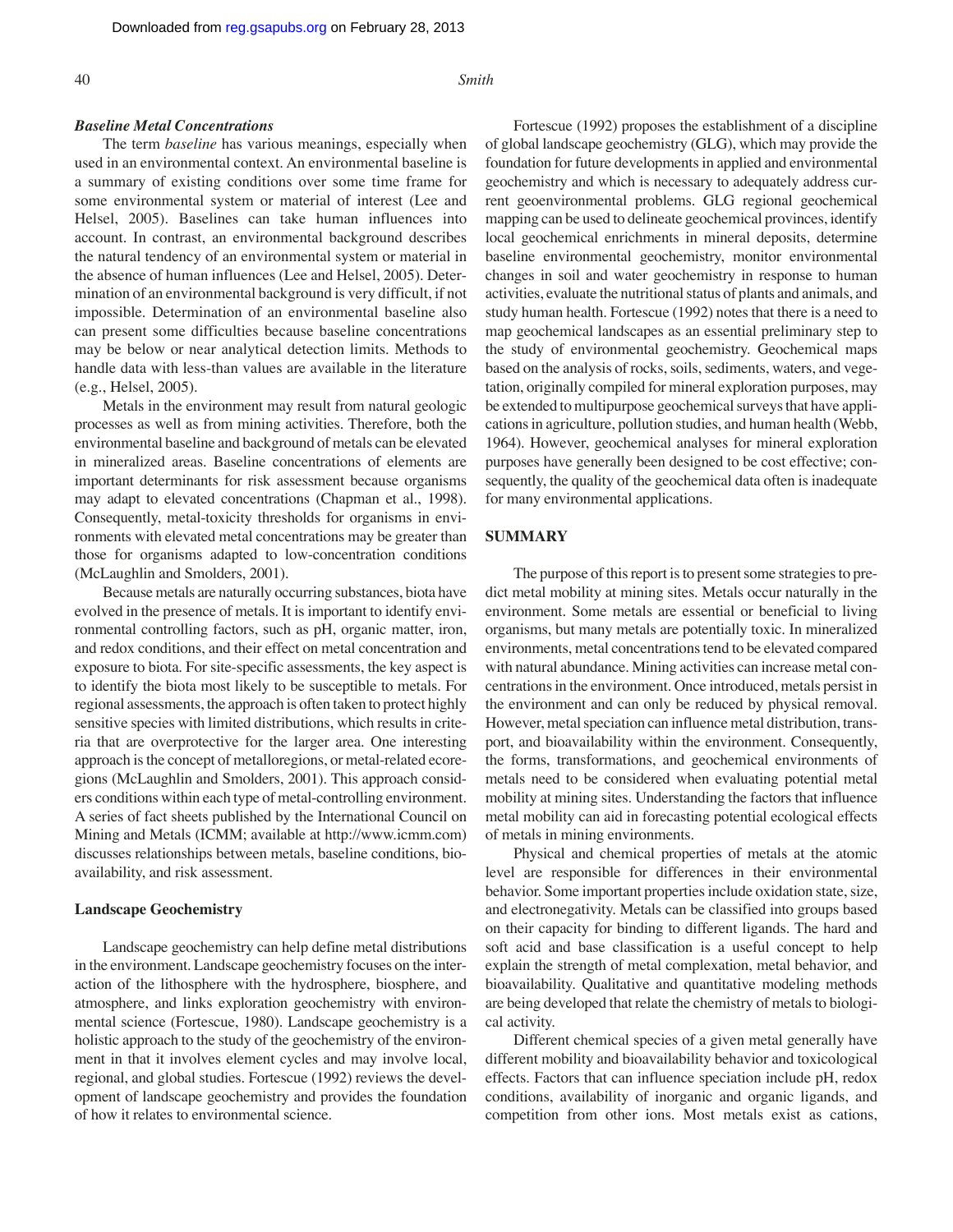although some metals exist as oxyanions. Cationic species tend to be more mobile under low-pH conditions and less mobile under high-pH conditions, whereas the opposite is true for anionic species. The pH of a system also can control which ligands are available for binding. For redox-sensitive elements, such as Cr, As, and Se, a change in mobility will occur under different redox conditions.

Mining-influenced waters generally have low-pH values, high concentrations of sulfate, and high concentrations of Fe, Al, Mn, and several other metals. This unusual composition makes these systems somewhat unique when defining the geochemical processes, reactants, and phases that control metal mobility. Solubility reactions generally control Fe and Al concentrations, as well as some other metal concentrations. The pH is important in controlling the solubility of most metal compounds. Sorption reactions, involving both inorganic and organic particulates, largely control the fate of many trace elements in natural systems. Metal sorption is strongly pH-dependent and is influenced by metalcomplex formation and ionic strength. At many mining sites there are abundant iron- and aluminum-oxide precipitates that can act as effective sorbents for a variety of metals.

A conceptual model can help integrate and prioritize the importance of metal speciation and changing geochemical environments at a mining site. Such a model should include relationships and pathways between the sources, transport mechanisms, and fate of the metals, and should incorporate the mineralogical, hydrological, geological, and geochemical conditions at the site that might affect these pathways. An important aspect of a conceptual model is source characterization.

It is difficult to quantitatively predict metal mobility in surficial environments; however, mobility can be considered in a relative sense by comparing metal behavior under changing environmental conditions that control metal mobility (e.g., pH conditions, redox conditions, solubility reactions, and sorption reactions). Knowledge of how metal speciation responds to changing environmental conditions can be used to predict metal mobility. Hence, it is possible to make generalizations about relative metal mobility under different conditions.

There are several applications where incorporating information about metal mobility is useful. The U.S. EPA has developed an ecological risk assessment framework for metals to specifically address the speciation characteristics of metals. Also, waterquality criteria are being rewritten to address metal speciation using the biotic ligand model. Finally, considerations of metalbaseline conditions are being used to understand the potential effects of metals introduced to the environment.

# **ACKNOWLEDGMENTS**

The author would like to thank Andrew Archuleta, Lopaka (Rob) Lee, and Carol Russell for their helpful reviews. Preparation of this report was funded by the U.S. Geological Survey Mineral Resources Program and the U.S. Geological Survey Toxic Substances Hydrology Program.

#### **REFERENCES CITED**

- Adriano, D.C., 1986, Trace elements in the terrestrial environment: Springer-Verlag, New York, 533 p.
- Al-Abed, S.R., Hageman, P.L., Jegadeesan, G., Madhavan, N., and Allen, D., 2006, Comparative evaluation of short-term leach tests for heavy metal release from mineral processing waste: Science of the Total Environment, v. 364, p. 14–23.
- Allen, H.E., ed., 2002, Bioavailability of metals in terrestrial ecosystems: Importance of partitioning for bioavailability to invertebrates, microbes, and plants: Pensacola, Florida, SETAC Press.
- Allen, H.E., Hall, R.H., and Brisbin, T.D., 1980, Metal speciation effects on aquatic toxicity: Environmental Science & Technology, v. 14, p. 441–443, doi: 10.1021/es60164a002.
- Allen, H.E., Di Toro, D.M., Paquin, P.R., and Santore, R.C., 2000, The "unit world" model: A proposed uniform model to prioritize environmental hazards of metals and inorganic metal compounds: ICME Newsletter (Canada), v. 8, no. 3, p. 5–6.
- Alpers, C.N. and Blowes, D.W., eds., 1994, Environmental geochemistry of sulfide oxidation: Washington, D.C., American Chemical Society Symposium Series 550, 681 p.
- Balistrieri, L.S., Box, S.E., Bookstrom, A.A., Hooper, R.L., and Mahoney, J.B., 2002, Impacts of historical mining in the Coeur d'Alene River Basin, *in* Balistrieri, L.S., and Stillings, L.L., eds., Pathways of metal transfer from mineralized sources to bioreceptors: A synthesis of the Mineral Resources Program's past environmental studies in the western United States and future research directions, Chapter 6: U.S. Geological Survey Bulletin 2191. (Available online at http://geopubs.wr.usgs.gov/bulletin/ b2191/.)
- Berner, R.A., 1981, A new geochemical classification of sedimentary environments: Journal of Sedimentary Petrology, v. 51, p. 359–365.
- Bigham, J.M. and Nordstrom, D.K., 2000, Iron and aluminum hydroxysulfates from acid sulfate waters, *in*Alpers, C.N., Jambor, J.L., and Nordstrom, D.K., eds., Sulfate minerals: Crystallography, geochemistry, and environmental significance, Reviews in Mineralogy and Geochemistry, vol. 40: Washington, D.C., Mineralogical Society of America and The Geochemical Society, p. 351–403.
- Bigham, J.M., Schwertmann, U., Traina, S.J., Winland, R.L., and Wolf, M., 1996, Schwertmannite and the chemical modeling of iron in acid sulfate waters: Geochimica et Cosmochimica Acta, v. 60, p. 2111–2121, doi: 10.1016/ 0016-7037(96)00091-9.
- Bourg, A.C.M., 1988, Metals in aquatic and terrestrial systems: Sorption, speciation, and mobilization, *in* Salomons, W., and Forstner, U., eds., Chemistry and biology of solid wastes: Berlin, Springer-Verlag, p. 3–32.
- Buffle, J., and Horvai, G., eds., 2000, In situ monitoring of aquatic systemschemical analysis and speciation, IUPAC Series on Analytical and Physical Chemistry of Environmental Systems, vol. 6: Chichester, John Wiley & Sons, 632 p.
- Callahan, M.A., Slimak, M.W., Gabel, N.W., May, I.P., Fowler, C.F., Freed, J.R., Jennings, P., Durfee, R.L., Whitmore, F.C., Maestri, B., Mabey, W.R., Holt, B.R., and Gould, C., 1979, Water-related environmental fate of 129 priority pollutants, vol. 1, Introduction and technical background, metals and inorganics, pesticides and PCBs: U.S. Environmental Protection Agency, EPA-440/4-79-029a.
- Campbell, P.G.C., Chapman, P.M., and Hale, B.A., 2006, Risk assessment of metals in the environment, *in* Issues in Environmental Science and Technology, No. 22: The Royal Society of Chemistry, London.
- Chao, T.T., 1984, Use of partial dissolution techniques in geochemical exploration: Journal Geochemical Exploration, v. 20, p. 101–135, doi: 10.1016/ 0375-6742(84)90078-5.
- Chapman, P.M., Wang, F., Janssen, C., Persoone, G., and Allen, H.E., 1998, Ecotoxicology of metals in aquatic sediments: Binding and release, bioavailability, risk assessment and remediation: Canadian Journal of Fisheries and Aquatic Sciences, v. 55, p. 2221–2243, doi: 10.1139/cjfas-55-10-2221.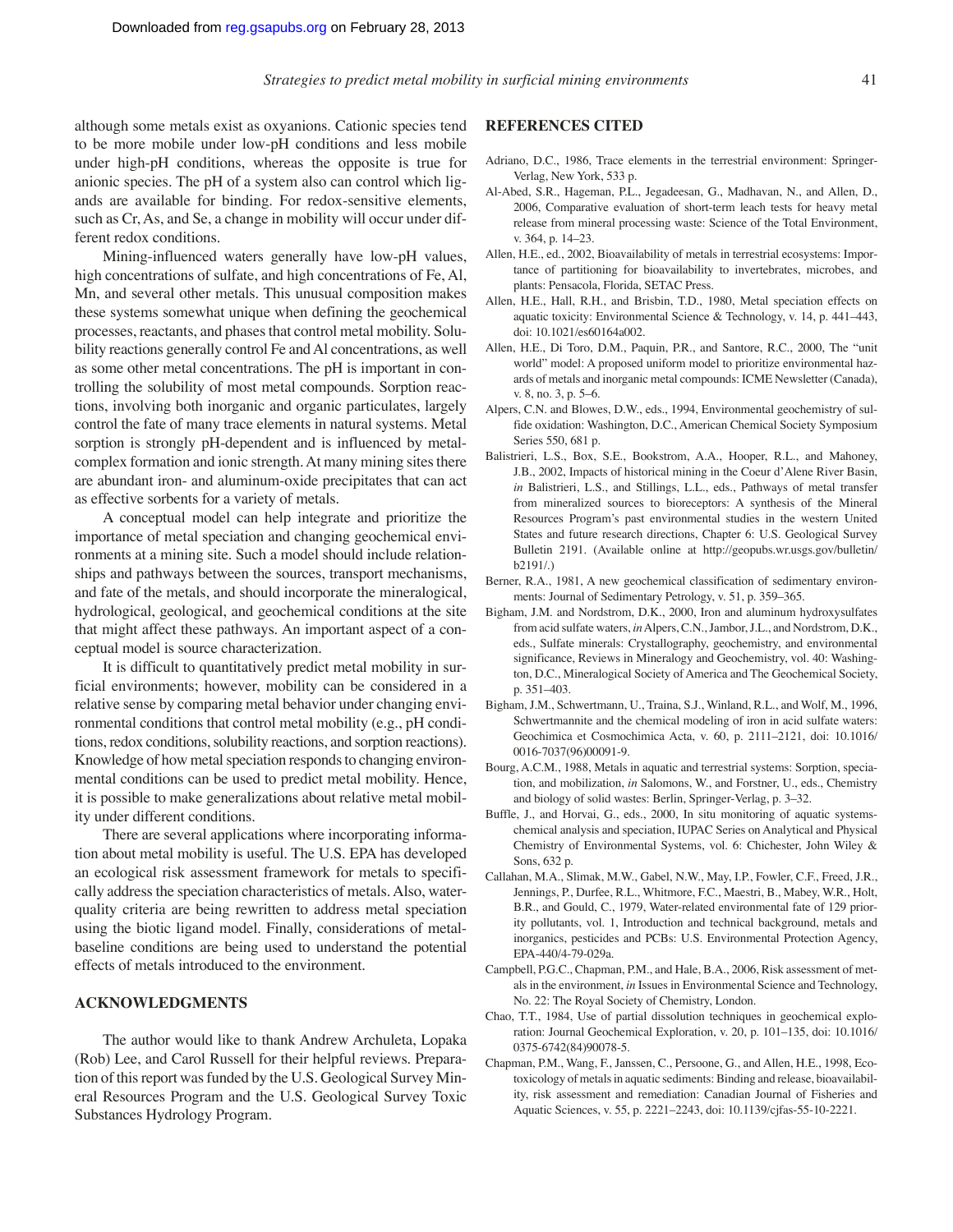- Church, S.E., von Guerard, P., and Finger, S.E., eds., 2007, Integrated investigations of environmental effects of historical mining in the Animas River watershed, San Juan County, Colorado: U.S. Geological Survey Professional Paper 1651, 1096 p.
- Cotton, F.A., and Wilkinson, G., 1988, Advanced inorganic chemistry (5th edition): John Wiley & Sons, New York, 1455 p.
- Craig, P.J., ed., 2003, Organometallic compounds in the environment (2nd edition): Chichester, England, John Wiley & Sons Ltd., 415 p.
- Cravotta, C.A. III, 2006, Relations among pH, sulfate, and metals concentrations in anthracite and bituminous coal-mine discharges, Pennsylvania, *in* Proceedings of the Seventh International Conference on Acid Rock Drainage (7th ICARD), St. Louis, Missouri, March 26–30, 2006.
- Cravotta, C.A. III and Kirby, C.S., 2004, Acidity and alkalinity in mine drainage: Practical considerations, *in* 2004 National Meeting of the American Society of Mining and Reclamation, April 18–24, 2004: ASMR, p. 334–365.
- Crock, J.G., Arbogast, B.F., and Lamothe, P.J., 1999, Laboratory methods for the analysis of environmental samples, *in* Plumlee, G.S., and Logsdon, M.J., eds.,The environmental geochemistry of mineral deposits, PartA: Processes, techniques, and health issues, Reviews in Economic Geology, vol. 6A: Littleton, Colorado, Society of Economic Geologists, Inc., p. 265–287.
- D'Amore, J.J., Al-Abed, S.R., Scheckel, K.G., and Ryan, J.A., 2005, Methods for speciation of metals in soils: A review: Journal of Environmental Quality, v. 34, p. 1707–1745, doi: 10.2134/jeq2004.0014.
- Davis, A., Drexler, J.W., Ruby, M.V., and Nicholson, A., 1993, Micromineralogy of mine wastes in relation to lead bioavailability, Butte, Montana: Environmental Science & Technology, v. 27, p. 1415–1425, doi: 10.1021/ es00044a018.
- Davis, J.A., and Hayes, K.F., 1986, Geochemical processes at mineral surfaces: An overview, *in* Davis, J.A., and Hayes, K.F., eds., Geochemical processes at mineral surfaces, American Chemical Society Symposium Series 323: Washington, D.C., American Chemical Society, p. 2–18.
- Davis, J.A., and Kent, D.B., 1990, Surface complexation modeling in aqueous geochemistry, *in* Hochella, M.F., and White, A.F., eds., Mineral-water interface geochemistry, Reviews in Mineralogy, vol. 23: Washington, D.C., Mineralogical Society of America, p. 177–260.
- Diehl, S.F., Hageman, P.L., and Smith, K.S., 2006, What's weathering in mine waste? Mineral dissolution and field leach studies, Leadville and Montezuma Mining Districts, Colorado, *in* Proceedings of the Seventh International Conference on Acid Rock Drainage (7th ICARD), St. Louis, Missouri, March 26–30, 2006.
- Di Toro, D.M.,Allen, H.E., Bergman, H.L., Meyer, J.S., Paquin, P.R., and Santore, R.C., 2001, Biotic ligand model of the acute toxicity of metals, 1. Technical basis: Environmental Toxicology and Chemistry, v. 20, no. 10, p. 2383-2396, doi: 10.1897/1551-5028(2001)020<2383:BLMOTA>2.0.CO;2.
- Drever, J.I., 1997, The geochemistry of natural waters (3rd edition): Prentice-Hall, Inc., Upper Saddle River, New Jersey, 436 p.
- du Bray, E.A., ed., 1995, Preliminary compilation of descriptive geoenvironmental mineral deposit models: U.S. Geological Survey Open-File Report 95- 831, 272 p. (Available online at http://pubs.usgs.gov/of/1995/ofr-95-0831/; accessed January 12, 2005.)
- Dutrizac, J.E. and Jambor, J.L., 1987, The behavior of arsenic during jarosite precipitation: Arsenic precipitation at 97 °C from sulfate or chloride media: Canadian Metallurgical Quarterly, v. 26, p. 91–101.
- Dzombak, D.A. and Morel, F.M.M., 1987, Adsorption of inorganic pollutants in aquatic systems: Journal of Hydraulic Engineering, v. 113, p. 430–475.
- Ficklin, W.H. and Mosier, E.L., 1999, Field methods for sampling and analysis of environmental samples for unstable and selected stable constituents, *in* Plumlee, G.S., and Logsdon, M.J., eds., The environmental geochemistry of mineral deposits, Part A: Processes, techniques, and health issues, Reviews in Economic Geology, vol. 6A: Littleton, Colorado, Society of Economic Geologists, Inc., p. 249–264.
- Ficklin, W.H., Plumlee, G.S., Smith, K.S., and McHugh, J.B., 1992, Geochemical classification of mine drainages and natural drainages in mineralized areas, *in* Kharaka, Y.K., and Maest, A.S., eds., Water-rock interaction, vol.

1, Seventh International Symposium on Water-Rock Interaction: A.A. Balkema, Rotterdam, p. 381–384.

- Forstner, U., 1987, Changes in metal mobilities in aquatic and terrestrial cycles, *in* Patterson, J.W., and Passino, R., eds., Metals speciation, separation, and recovery: Lewis Publishers, Chelsea, Michigan, p. 3–26.
- Fortescue, J.A.C., 1980, Environmental geochemistry: A holistic approach: Springer-Verlag, New York, 347 p.
- Fortescue, J.A.C., 1992, Landscape geochemistry: Retrospect and prospect, 1990: Applied Geochemistry, v. 7, p. 1–53, doi: 10.1016/0883-2927(92) 90012-R.
- Fuller, W.H., 1977, Movement of selected metals, asbestos, and cyanide in soil: Applications to waste disposal problems: U.S. Environmental Protection Agency, EPA-600/2-77-020, 242 p.
- Garrels, R.M., and Christ, C.L., 1965, Solutions, minerals, and equilibria: Freeman, Cooper & Company, San Francisco, 450 p.
- Gerould, S., 2000, Mercury in the environment: U.S. Geological Survey Fact Sheet 146–00. (Available online at http://www.usgs.gov/themes/factsheet/ 146-00/.)
- Gorsuch, J.W., Janssen, C.R., Lee, C.M., and Reiley, M.C., eds., 2002, Special issue: The biotic ligand model for metals: Current research, future directions, regulatory implications: Comparative Biochemistry and Physiology, Part C: Toxicology and Pharmacology, v. 133C, no. 1-2, September 2002, 343 p.
- Greenwood, N.N. and Earnshaw, A., 1984, Chemistry of the elements: Pergamon Press, New York, 1542 p.
- Hageman, P.L., 2005, A simple field leach test to assess potential leaching of soluble constituents from mine wastes, soils, and other geologic materials: U.S. Geological Survey Fact Sheet 2005-3100. (Available online at http://pubs. usgs.gov/fs/2005/3100/pdf/FS-3100\_508.pdf.)
- Hammarstrom, J.M. and Smith, K.S., 2002, Geochemical and mineralogic characterization of solids and their effects on waters in metal-mining environments, *in* Seal, R.R. II, and Foley, N.K., eds., Progress on geoenvironmental models for selected mineral deposit types: U.S. Geological Survey Open-File Report 02-0195, p. 8–54. (Available online at http://pubs.usgs.gov/of/ 2002/of02-195/.)
- Helsel, D.R., 2005, Nondetects and data analysis: Statistics for censored environmental data: John Wiley & Sons, New York.
- Hem, J.D., 1989, Study and interpretation of the chemical characteristics of natural water (3rd edition): U.S. Geological Survey Water-Supply Paper 2254, 263 p. (Available online at http://water.usgs.gov/pubs/wsp/wsp2254/; accessed January 12, 2005.)
- Huheey, J.E., Keiter, E.A., and Keiter, R.L., 1993, Inorganic chemistry: Principles of structure and reactivity (4th edition): HarperCollins College Publishers, New York, 964 p.
- Jambor, J.L. and Blowes, D.W., eds., 1994, Mineralogical Association of Canada short course on environmental geochemistry of sulfide mine wastes, vol. 22: Mineralogical Society of Canada.
- Jambor, J.L., Blowes, D.W., and Ritchie, A., eds., 2003, Environmental aspects of mine wastes, Mineralogical Association of Canada Short Course Series, vol. 31: Mineralogical Association of Canada.
- James, R.O. and Healy, T.W., 1972, Adsorption of hydrolyzable metal ions at the oxide-water interface, Part III: A thermodynamic model of adsorption: Journal of Colloid and Interface Science, v. 40, p. 65–79, doi: 10.1016/ 0021-9797(72)90174-9.
- Jenne, E.A., 1968, Controls on Mn, Fe, Co, Ni, Cu, and Zn concentrations in soils and water: The significant role of hydrous Mn and Fe oxides, *in* Gould, R.F., ed., Trace inorganics in water, Advances in Chemistry Series No. 73: Washington, D.C., American Chemical Society, p. 337–387.
- Jenne, E.A., and Luoma, S.N., 1977, Forms of trace elements in soils, sediments, and associated waters: An overview of their determination and biological availability, *in*Wildung, R.E., and Drucker, H., eds., Biological implications of metals in the environment, Technical Information Center, Energy Research and Development Administration Symposium Series 42: NTIS, Springfield, Virginia, CONF-750929, p. 110–143.
- Jenne, E.A., and Zachara, J.M., 1987, Factors influencing the sorption of metals, *in* Dickson, K.L., Maki, A.W., and Brungs, W.A., eds., Fate and effects of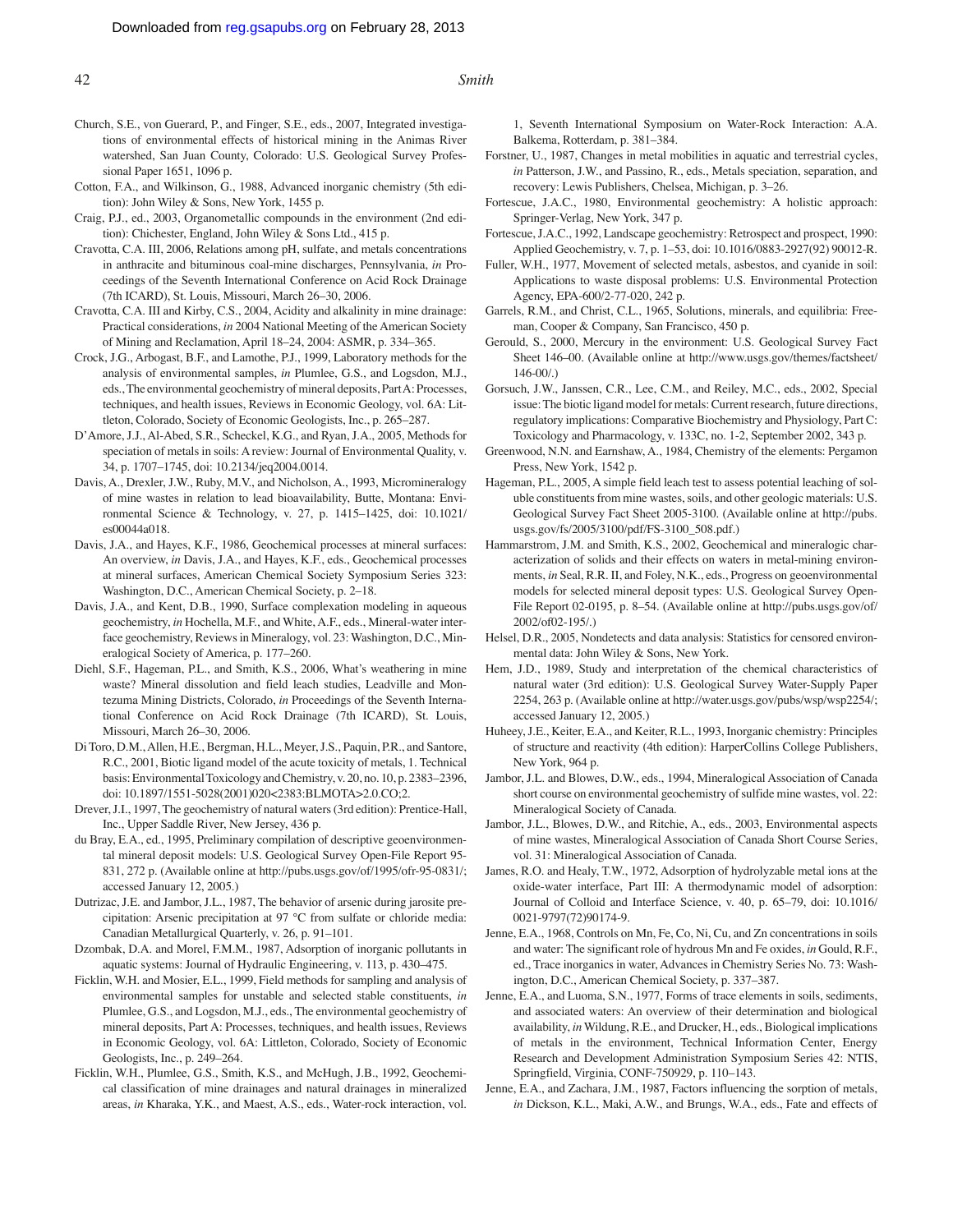sediment-bound chemicals in aquatic systems, SETAC Special Publication Series: Pergamon Press, New York, p. 83–98.

- Jordan, G., and D'Alessandro, M. eds., 2004, Mining, mining waste and related environmental issues: Problems and solutions in Central and Eastern European Candidate Countries: Joint Research Centre of the European Commission, Ispra, EUR 20868 EN, 208 p.
- Kabata-Pendias, A. and Pendias, H., 1992, Trace elements in soils and plants (2nd edition): CRC Press, Inc., Boca Raton, Florida, 342 p.
- Kinniburgh, D.G. and Jackson, M.L., 1981, Cation adsorption by hydrous metal oxides and clay, *in* Anderson, M.A., and Rubin, A.J., eds., Adsorption of inorganics at solid-liquid interfaces: Ann Arbor Science, Ann Arbor, Michigan, p. 91–160.
- Landis, W.G. and Wiegers, J.A., 1997, Design considerations and a suggested approach for regional and comparative ecological risk assessment: Human and Ecological Risk Assessment, v. 3, p. 287–297.

Langmuir, D., 1997, Aqueous environmental geochemistry: Prentice-Hall, 600 p.

- Langmuir, D. and Mahoney, J.J., 1984, Chemical equilibrium and kinetics of geochemical processes in ground water studies, *in* B. Hitchon and E. Wallick, eds., Practical applications of ground water geochemistry: National Water Well Association, Dublin, Ohio, p. 69–95.
- Lee, C.M. and Allen, H.E., 1998, The ecological risk assessment of copper differs from that of hydrophobic organic chemicals: Human and Ecological Risk Assessment, v. 4, p. 605–617, doi: 10.1080/10807039891284442.
- Lee, L. and Helsel, D., 2005, Baseline models of trace elements in major aquifers of the United States: Applied Geochemistry, v. 20, p. 1560–1570, doi: 10.1016/ j.apgeochem.2005.03.008.
- Lefebvre, R., Hockley, D., Smolensky, J., and Gelinas, P., 2001, Multiphase transfer processes in waste rock piles producing acid mine drainage, Part 1: Conceptual model and system conceptualization: Journal of Contaminant Hydrology, v. 52, p. 137–164, doi: 10.1016/S0169-7722(01)00156-5.
- Levinson, A.A., 1980, Introduction to exploration geochemistry (2nd edition): Applied Publishing, Ltd., Wilmette, Illinois, 924 p.
- Lindsay, W.L., 1979, Chemical equilibria in soils: John Wiley and Sons, New York, 449 p.
- Lukashev, V.K., 1984, Mode of occurrence of elements in secondary environments: Journal of Geochemical Exploration, v. 21, p. 73–87, doi: 10.1016/ 0375-6742(84)90035-9.
- Lukashev, V.K., 1986, Some scientific and applied problems of supergene geochemistry in the U.S.S.R: Applied Geochemistry, v. 1, p. 441–449, doi: 10.1016/0883-2927(86)90049-1.
- Luoma, S.N., 1983, Bioavailability of trace metals to aquatic organisms: Areview: The Science of the Total Environment, v. 28, p. 1–22.
- Luoma, S.N. and Carter, J.L., 1993, Understanding the toxicity of contaminants in sediments: Beyond the bioassay-based paradigm: Environmental Toxicology and Chemistry, v. 12, p. 793–796.
- Luoma, S.N. and Davis, J.A., 1983, Requirements for modeling trace metal partitioning in oxidized estuarine sediments: Marine Chemistry, v. 12, p. 159–181, doi: 10.1016/0304-4203(83)90078-6.
- Macalady, D.L. and Ranville, J.F., 1998, The chemistry and geochemistry of natural organic matter (NOM), *in* Macalady, D.L., ed., Perspectives in environmental chemistry: Oxford University Press, New York, p. 94–137.
- Maest, A., Kuipers, J., Travers, C., and Atkins, D., 2005a, Evaluation of methods and models used to predict water quality at hardrock mine sites: Sources of uncertainty and recommendations for improvement, *in* Proceedings, Society for Mining, Metallurgy, and Exploration Annual Meeting and Exhibit, Salt Lake City, Utah, February 28–March 2, 2005, Preprint 05-90: Society for Mining, Metallurgy, and Exploration, Inc., Littleton, Colorado.
- Maest,A.S.,Kuipers,J.R.,Travers,C.L.,andAtkins,D.A.,2005b,Predictingwater quality at hardrock mines: methods and models, uncertainties, and state-ofthe-art: Buka Environmental and Kuipers & Associates, 77 p. (Available online at http://www.earthworksaction.org/pubs/PredictionsReportFinal.pdf.)
- McKinney, J.D., Richard, A., Waller, C., Newman, M.C., and Gerberick, F., 2000, The practice of structure activity relationships (SAR) in toxicology: Toxicological Sciences, v. 56, p. 8–17, doi: 10.1093/toxsci/56.1.8.
- McKnight, D.M., Kimball, B.A., and Runkel, R.L., 2001, pH dependence of iron photoreduction in a Rocky Mountain stream affected by acid mine drainage: Hydrological Processes, v. 15, p. 1979–1992, doi: 10.1002/hyp.251.
- McLaughlin, M.J. and Smolders, E., 2001, Background zinc concentrations in soil affect the zinc sensitivity of soil microbial processes: Arationale for the metalloregion approach to risk assessments: Environmental Toxicology and Chemistry, v. 20, p. 2639–2643, doi: 10.1897/1551-5028(2001)020<2639: BZCISA>2.0.CO;2.
- McLemore, V.T., Smith, K.S., Russell, C.C., and the Sampling and Monitoring Committee of the Acid Drainage Technology Initiative–Metal Mining Sector, 2007, this volume, Sampling and Monitoring for Closure, *in* DeGraff, J.V., ed., Understanding and Responding to Hazardous Substances at Mine Sites in the Western United States: Geological Society of America Reviews in Engineering Geology, v. XVII, doi: 10.1130/ 2007.4017(11).
- MEND Manual, 2001, summarizes the work completed by Mine Environment Neutral Drainage (MEND) in Canada in a six-volume set. (See http://www.nrcan.gc.ca/mms/canmet-mtb/mmsl-lmsm/mend/mendmuale.htm.)
- Mills, C. and Robertson, A., 2006, Acid rock drainage at Enviromine: Infomine Website, accessed on April 30, 2006, at http://technology.infomine.com/ enviromine/ard/home.htm.
- Morel, F.M.M. and Herring, J.G., 1993, Principles and applications of aquatic chemistry: John Wiley & Sons, Inc., New York, 588 p.
- Newman, M.C. and Jagoe, C.H., 1994, Inorganic toxicants: Ligands and the bioavailability of metals in aquatic environments, *in* Hamelink, J.L., Landrum, P.F., Bergman, H.L., and Benson, W.H., eds., Bioavailability: Physical, chemical, and biological interactions, SETAC Special Publications Series: CRC Press, Inc., Boca Raton, Florida, p. 39–61.
- Newman, M.C., McCloskey, J.T., and Tatara, C.P., 1998, Using metal–ligand binding characteristics to predict metal toxicity: Quantitative ion characteractivity relationships (QICARs): Environmental Health Perspectives, v. 106, Suppl. 6, p. 1419–1425.
- Nieboer, E. and Fletcher, G.G., 1996, Determinants of reactivity in metal toxicology, *in* Chang, L.W., ed., Toxicology of metals: Boca Raton, Florida, CRC Press, p. 113–132.
- Nieboer, E. and Richardson, D.H.S., 1980, The replacement of the nondescript term "heavy metals" by a biologically and chemically significant classification of metal ions: Environmental Pollution (Series B), v. 1, p. 3–26.
- Nimick, D.A., Church, S.E., and Finger, S.E., eds., 2005, Integrated investigations of environmental effects of historical mining in the Basin and Boulder Mining Districts, Boulder River watershed, Jefferson County, Montana: U.S. Geological Survey Professional Paper 1652. (Available online at http://pubs. usgs.gov/pp/2004/1652/.)
- Niyogi, S. and Wood, C.M., 2004, Biotic ligand model: A flexible tool for developing site-specific water quality guidelines for metals: Environmental Science & Technology, v. 38, no. 23, p. 6177–6192, doi: 10.1021/es0496524.
- Nordstrom, D.K., 1982, The effects of sulfate on aluminum concentrations in natural waters: Some stability relations in the system  $Al_2O_3-SO_3-H_2O$  at 298 K: Geochimica et Cosmochimica Acta, v. 46, p. 681–692, doi: 10.1016/ 0016-7037(82)90168-5.
- Nordstrom, D.K., 2002, Aqueous redox chemistry and the behavior of iron in acid mine waters, *in* Wilkin, R.T., Ludwig, R.D., and Ford, R.G., eds, Proceedings of the Workshop on Monitoring Oxidation-Reduction Processes for Ground-water Restoration, Dallas, Texas, April 25-27, 2000: Cincinnati, Ohio, U.S. Environmental Protection Agency, EPA/600/R-02/002, p. 43–47. (Available online at http://water.usgs.gov/nrp/proj.bib/Publications/ nordstrom\_epa.pdf.)
- Nordstrom, D.K. and Alpers, C.N., 1999, Geochemistry of acid mine waters, *in* Plumlee, G.S., and Logsdon, M.J., eds., The environmental geochemistry of mineral deposits, Part A: Processes, techniques, and health issues, Reviews in Economic Geology, vol. 6A: Littleton, Colorado, Society of Economic Geologists, p. 133–160.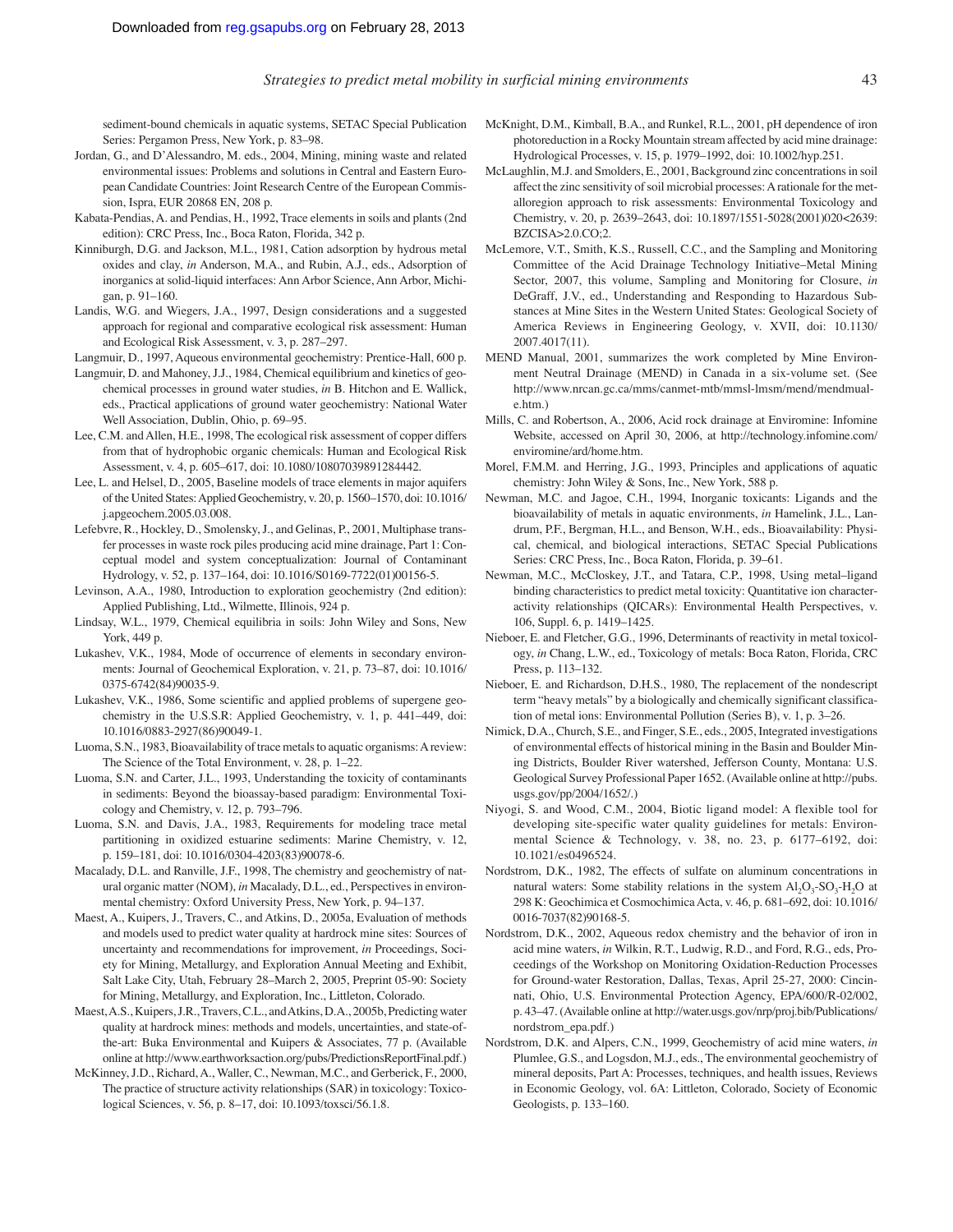- Nordstrom, D.K. and Ball, J.W., 1986, The geochemical behavior of aluminum in acidified surface waters: Science, v. 232, p. 54–58, doi: 10.1126/science. 232.4746.54.
- Nordstrom, D.K. and Munoz, J.L., 1994, Geochemical thermodynamics (2nd edition): Boston, Blackwell.
- Ownby, D.R., and Newman, M.C., 2003, Advances in quantitative ion characteractivity relationships (QICARs): Using metal-ligand binding characteristics to predict metal toxicity: QSAR & Combinatorial Science, v. 22, p. 241-246, doi: 10.1002/qsar.200390018.
- Pagenkopf, G.K., 1983, Gill surface interaction model for trace metal toxicity to fishes: Role of complexation, pH, and water hardness: Environmental Science & Technology, v. 17, p. 342–347, doi: 10.1021/es00112a007.
- Paquin, P.R., Gorsuch, J.W., Apte, S., Batley, G.E., Bowles, K.C., Campbell, P.G.C., Delos, C.G., Di Toro, D.M., Dwyer, R.L., Galvez, F., Gensemer, R.W., Goss, G.G., Hogstrand, C., Janssen, C.R., McGeer, J.C., Naddy, R.B., Playle, R.C., Santore, R.C., Schneider, U., Stubblefield, W.A., Wood, C.M., and Wu, K.B., 2002, The biotic ligand model: A historical overview: Comparative Biochemistry and Physiology, v. 133C, p. 3–35.
- Parish, R.V., 1977, The metallic elements: Longman, Inc., New York, 254 p. Pauling, L., 1960, The nature of the chemical bond (3rd edition): Cornell Univer-
- sity Press, Ithaca, New York. Pearson, R.G., 1963, Hard and soft acids and bases: Journal of the American
- Chemical Society, v. 85, p. 3533–3539, doi: 10.1021/ja00905a001.
- Pearson, R.G., 1968a, Hard and soft acids and bases, HSAB, Part I: Fundamental principles: Journal of Chemical Education, v. 45, p. 581–587.
- Pearson, R.G., 1968b, Hard and soft acids and bases, HSAB, Part II: Underlying theories: Journal of Chemical Education, v. 45, p. 643–648.
- Perel'man, A.I., 1977, Geochemistry of elements in the supergene zone (translated from Russian): Keter Publishing House, Ltd., Jerusalem, 266 p.
- Perel'man, A.I., 1986, Geochemical barriers: Theory and practical applications: Applied Geochemistry, v. 1, p. 669–680, doi: 10.1016/0883-2927(86)90088-0.
- Plumlee, G.S., 1999, The environmental geology of mineral deposits, *in* Plumlee, G.S., and Logsdon, M.J., eds., The environmental geochemistry of mineral deposits, Reviews in Economic Geology, vol. 6A: Littleton, Colorado, Society of Economic Geologists, Inc., p. 71–116.
- Plumlee, G.S., Morman, S.A., and Ziegler, T.L., 2006, The toxicological geochemistry of earth materials: An overview of processes and the interdisciplinary methods used to understand them, *in* Sahai, N., and Schoonen, M.A.A., eds., Medical Mineralogy and Geochemistry, Reviews in Mineralogy and Geochemistry, vol. 64: Mineralogical Society of America, Chantilly, Virginia, p. 5–57.
- Plumlee, G.S., and Ziegler, T.L., 2003, The medical geochemistry of dusts, soils, and other earth materials, *in* Holland, H.D. and Turekian, K.K., eds., Treatise on Geochemistry, Volume 9: Pergamon, Oxford, p. 263–310, doi: 10.1016/B0-08-043751-6/09050-2.
- Plumlee, G.S., Smith, K.S., Montour, M.R., Ficklin, W.H., and Mosier, E.L., 1999, Geologic controls on the composition of natural waters and mine waters draining diverse mineral-deposit types, *in* Filipek, L.H., and Plumlee, G.S., eds., The environmental geochemistry of mineral deposits, Reviews in Economic Geology, vol. 6B: Society of Economic Geologists, Inc., Littleton, Colorado, p. 373–432.
- Price, W.A., 1997, Draft guidelines and recommended methods for the prediction of metal leaching and acid rock drainage at minesites in British Columbia: Reclamation Section, Energy and Minerals Division, Ministry of Employment and Investment, Smithers, B.C., Canada.
- Price, W.A., 2005, List of potential information requirements in metal leaching and acid rock drainage assessment and mitigation work, MEND Report 5.10E: Natural Resources Canada, Ottawa, 23 p. (Available online at http://www.nrcan. gc.ca/mms/canmet-mtb/mmsl-lmsm/mend/reports/report510-e.pdf.)
- Ranville, J.F., Blumenstein, E.P., Adams, M.K., Choate, L.M., Smith, K.S., and Wildeman, T.R., 2006, Integrating bioavailability approaches into waste rock evaluations, *in* Proceedings of the Seventh International Conference on Acid Rock Drainage (7th ICARD), St. Louis, Missouri, March 26–30, 2006.
- Ritchie, A.I.M., 1994, The waste-rock environment, *in* Jambor, J.L., and Blowes, D.W., eds., Environmental geochemistry of sulfide mine-wastes, MAC Short Course Handbook, vol. 22: Mineralogical Association of Canada, Nepean, Ontario, p. 133–161.
- Rose, A.W., Hawkes, H.E., and Webb, J.S., 1979, Geochemistry in mineral exploration (2nd edition): Academic Press, New York, 657 p.
- Santore, R.C., Di Toro, D.M., Paquin, P.R., Allen, H.E., and Meyer, J.S., 2001, Biotic ligand model of the acute toxicity of metals, 2: Application to acute copper toxicity in freshwater fish and *Daphnia:* Environmental Toxicology and Chemistry, v. 20, p. 2397–2402, doi: 10.1897/1551-5028(2001)020<2397: BLMOTA>2.0.CO;2.
- Sauvé, S., 2002, Speciation of metals in soils, *in* Allen, H.E., ed., Bioavailability of metals in terrestrial ecosystems: Importance of partitioning for bioavailability to invertebrates, microbes, and plants: SETAC Press, Pensacola, Florida.
- Schindler, P.W. and Gamsjager, H., 1972, Acid-base reactions of the TiO<sub>2</sub> (anatase)-water interface and the point of zero charge of  $TiO<sub>2</sub>$  suspensions: Colloid & Polymer Science. v. 250, p. 759–763, doi: 10.1007/BF01498568.
- Schindler, P.W., Furst, B., Dick, B., and Wolf, P.U., 1976, Ligand properties of surface silanol groups, I: Surface complex formation with  $Fe^{3+}$ ,  $Cu^{2+}$ ,  $Cd^{2+}$ , and Pb<sup>2+</sup>: Journal of Colloid and Interface Science, v. 55, p. 469-475, doi: 10.1016/0021-9797(76)90057-6.
- Schmiermund, R.L. and Drozd, M.A., eds., 1997, Acid mine drainage and other mining-influenced waters (MIW), *in* Marcus, J.J., ed., Mining environmental handbook: London, Imperial College Press, Chapter 13, p. 599–617.
- Seal, R.R. II and Foley, N.K., eds., 2002, Progress on geoenvironmental models for selected mineral deposit types: U.S. Geological Survey Open-File Report 02-195. (Available online at http://pubs.usgs.gov/of/2002/of02-195/.)
- Seal, R.R. II and Hammarstrom, J.M., 2003, Geoenvironmental models of mineral deposits: Examples from massive sulfide and gold deposits, *in* Jambor, J.L., Blowes, D.W., and Ritchie, A.I.M., eds., Environmental aspects of mine wastes, Short Course Handbook, vol. 31: Ottawa, Mineralogical Association of Canada.
- Slaveykova, V.I. and Wilkinson, K.J., 2005, Predicting the bioavailability of metals and metal complexes: Critical review of the biotic ligand model: Environmental Chemistry, v. 2, p. 9–24, doi: 10.1071/EN04076.
- Smith, K.S., 1999a, Geoavailability, *in* Marshall, C.P., and Fairbridge, R.W., eds., Encyclopedia of geochemistry: Kluwer Academic Publishers, Dordrecht, The Netherlands, p. 262–263.
- Smith, K.S., 1999b, Metal sorption on mineral surfaces: An overview with examples relating to mineral deposits, *in* Plumlee, G.S., and Logsdon, M.J., eds., The environmental geochemistry of mineral deposits, Part A: Processes, techniques, and health issues, Reviews in Economic Geology, vol. 6A, Chapter 7: Littleton, Colorado, Society of Economic Geologists, Inc., p. 161–182.
- Smith, K.S., 2005a, Acid rock drainage, *in* Price, L.G., Bland, D., McLemore, V.T., and Barker, J.M., eds., Mining in New Mexico: The environment, water, economics, and sustainable development, *in* Decision-makers field guide 2005, Chapter 2: New Mexico Bureau of Geology and Mineral Resources, p. 59–63. (Available online at http://geoinfo.nmt.edu/publications/ decisionmakers/2005/DM\_2005\_Ch2.pdf.)
- Smith, K.S., 2005b, Use of the biotic ligand model to predict metal toxicity to aquatic biota in areas of differing geology, *in* Proceedings of the 2005 National Meeting of the American Society of Mining and Reclamation, Breckenridge, Colorado, June 19–23, 2005, p. 1134–1154.
- Smith, K.S., and Huyck, H.L.O., 1999, An overview of the abundance, relative mobility, bioavailability, and human toxicity of metals, *in* Plumlee, G.S., and Logsdon, M.J., eds., The environmental geochemistry of mineral deposits, Part A: Processes, techniques, and health issues, Reviews in Economic Geology, vol. 6A, Chapter 2: Littleton, Colorado, Society of Economic Geologists, Inc., p. 29–70.
- Smith, K.S., and Macalady, D.L., 1991, Water/sediment partitioning of trace elements in a stream receiving acid-mine drainage, *in* Proceedings, Second International Conference on the Abatement of Acidic Drainage, Montreal, Canada, September 16–18, 1991, vol. 3, p. 435–450.